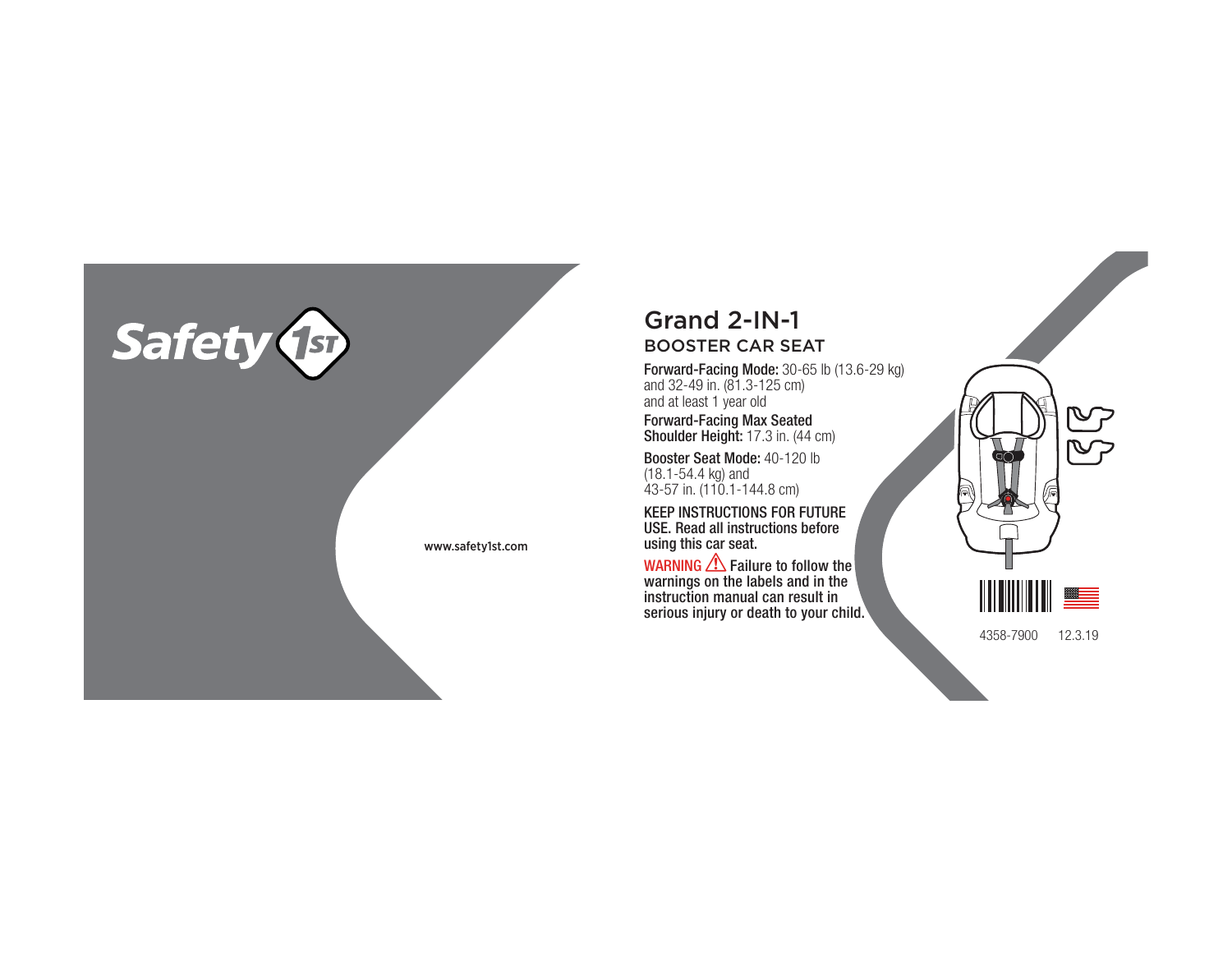## **Overview**

Welcome to the Safety 1st family and thank you for choosing this car seat, also known as a child restraint!

To help you get started using your child's new car seat, here are the 4 main tasks you'll need to complete:



Measure Your Child



## Install Car Seat into Your Vehicle



#### Secure Your Child in Car Seat

Your child's safety is worth the time it will take for you to read and follow these instructions.

## Ready? Let's go!

Pages 1-3 will introduce you to the parts of the car seat. Page 60 has our contact information. If at any point you would like assistance, please feel free to reach out to us.



Adjust Car Seat to Fit Your Child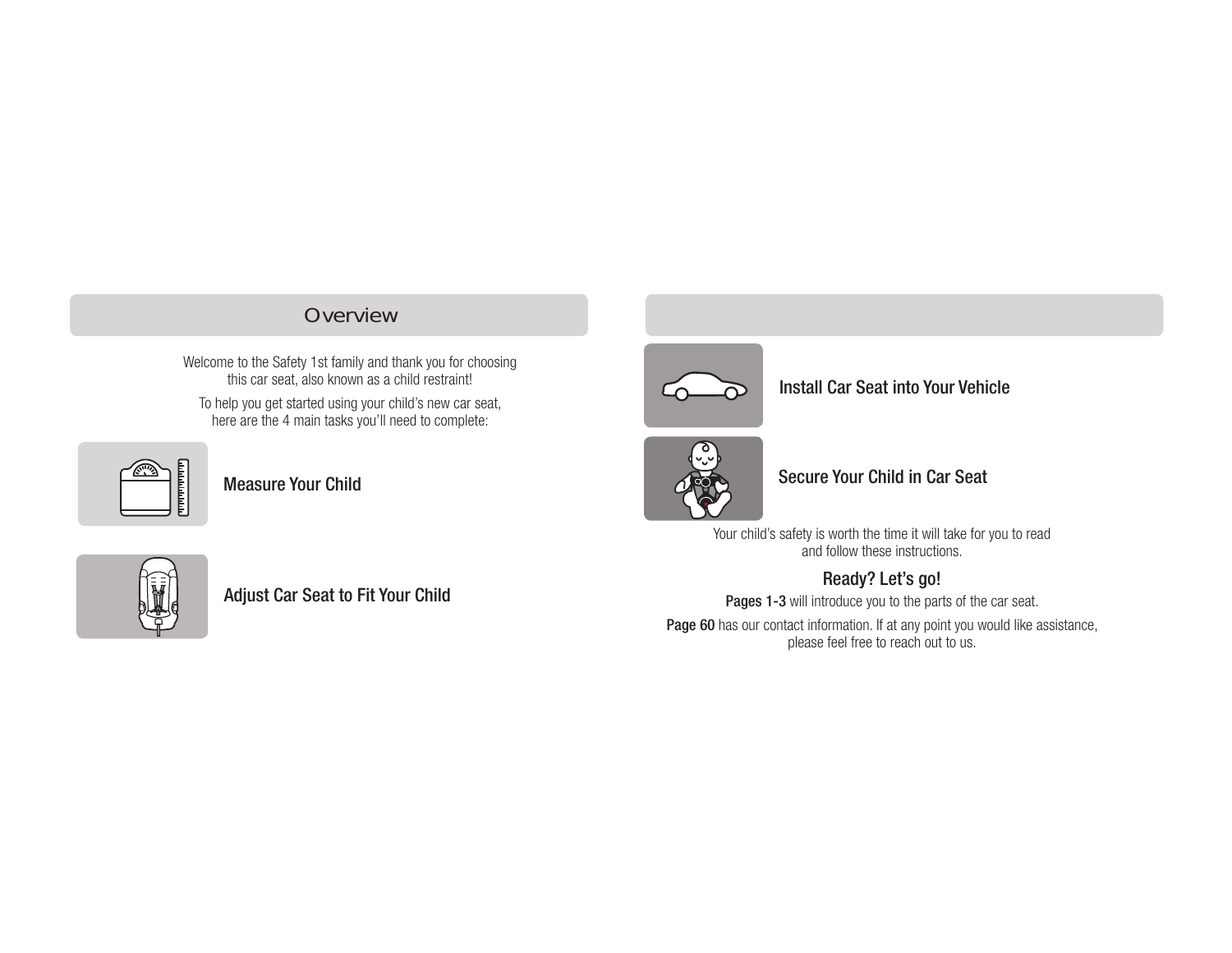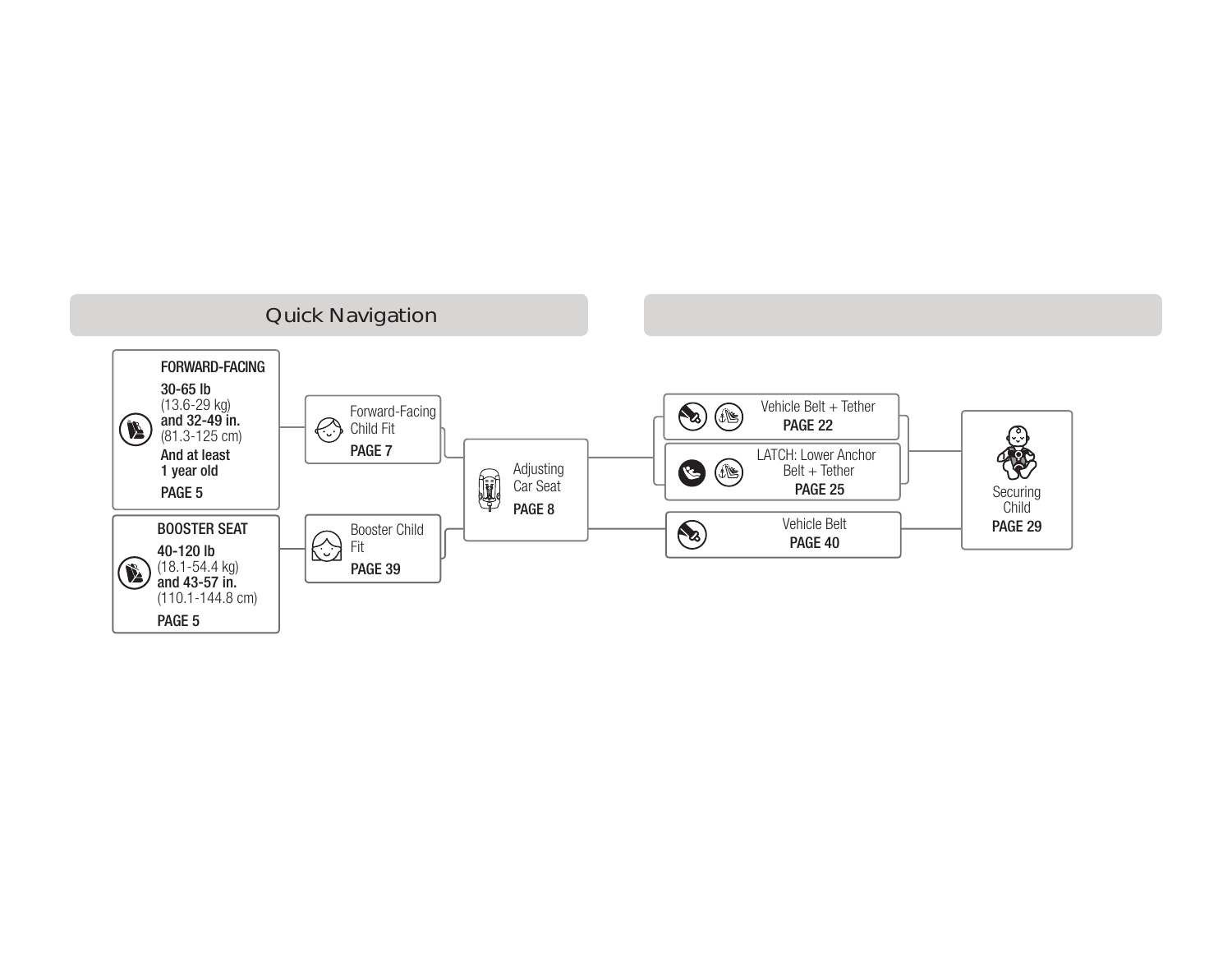## Contents

#### Getting Started

| Choosing Car Seat Mode  4           |  |
|-------------------------------------|--|
| Preparing Car Seat for Child Fit  6 |  |
|                                     |  |

## Making Adjustments to Car Seat

| Changing Shoulder Harness Strap |  |
|---------------------------------|--|
|                                 |  |

#### Choosing LATCH or Vehicle Belt

| LATCH: Lower Anchor Use  10 |  |
|-----------------------------|--|
|                             |  |
|                             |  |
|                             |  |

#### Installation in Vehicle

| Forward-Facing Vehicle Belt + Tether |  |
|--------------------------------------|--|
| Forward-Facing LATCH Belt+ Tether    |  |

Securing Child in Car Seat ............. 29

| Removing Harness System  35        |
|------------------------------------|
| Storing Harness System  37         |
| <b>Booster Seat Child Fit  39</b>  |
| Lap/Shoulder Belt Use 40           |
| <b>Car Seat Pad Use and Care</b>   |
| Removing Seat Pad for Cleaning  42 |
| Installing Harness System  44      |

#### Safety Information

| Aircraft Information  48          |  |
|-----------------------------------|--|
| Replacement and Expiration of Car |  |
|                                   |  |
|                                   |  |

| Registration and Safety Notices  54 |  |
|-------------------------------------|--|

#### Additional Information

| Replacement Parts List  59           |  |
|--------------------------------------|--|
| Dorel Juvenile Group Information  60 |  |
|                                      |  |

©2019 Dorel Juvenile. All Rights Reserved.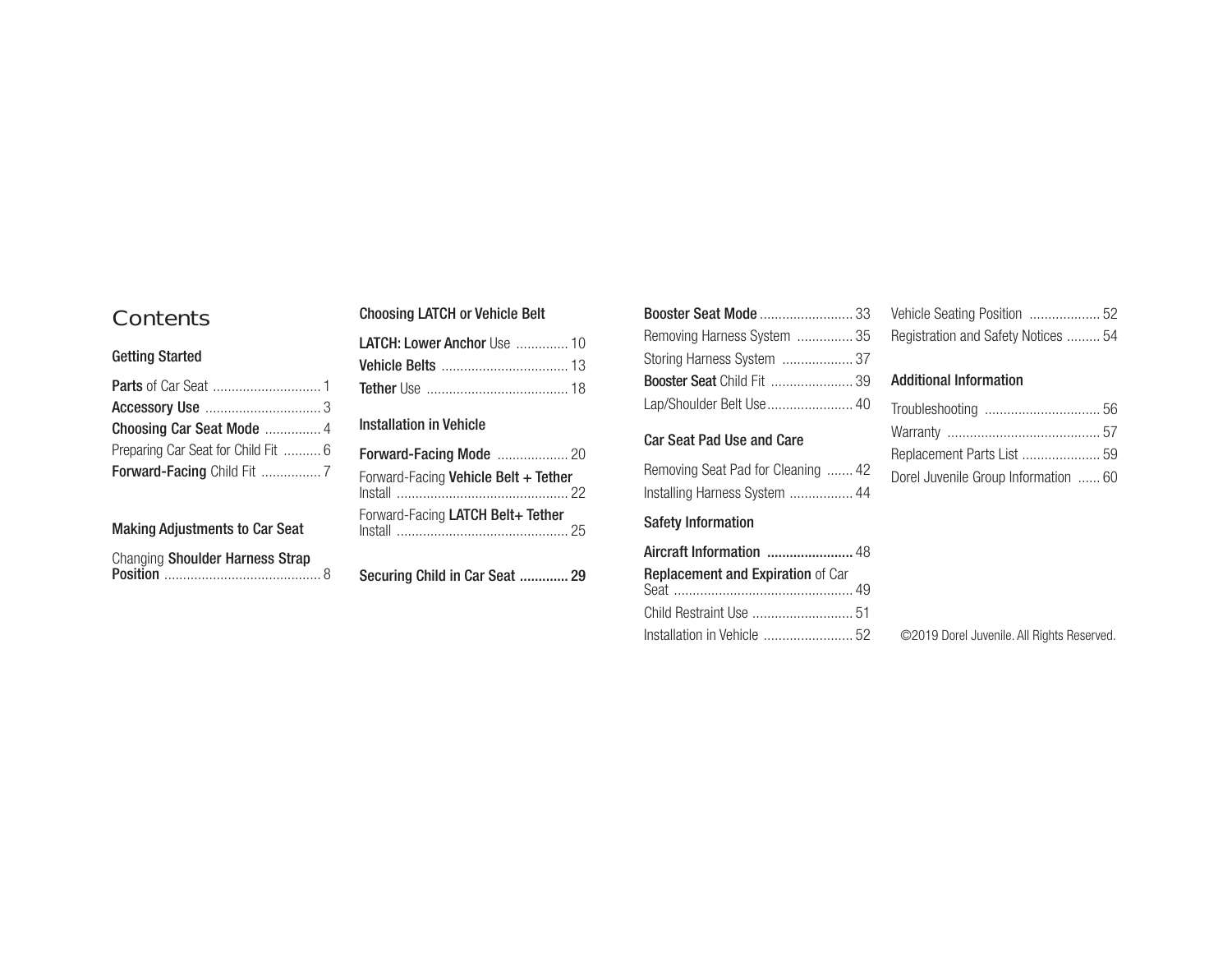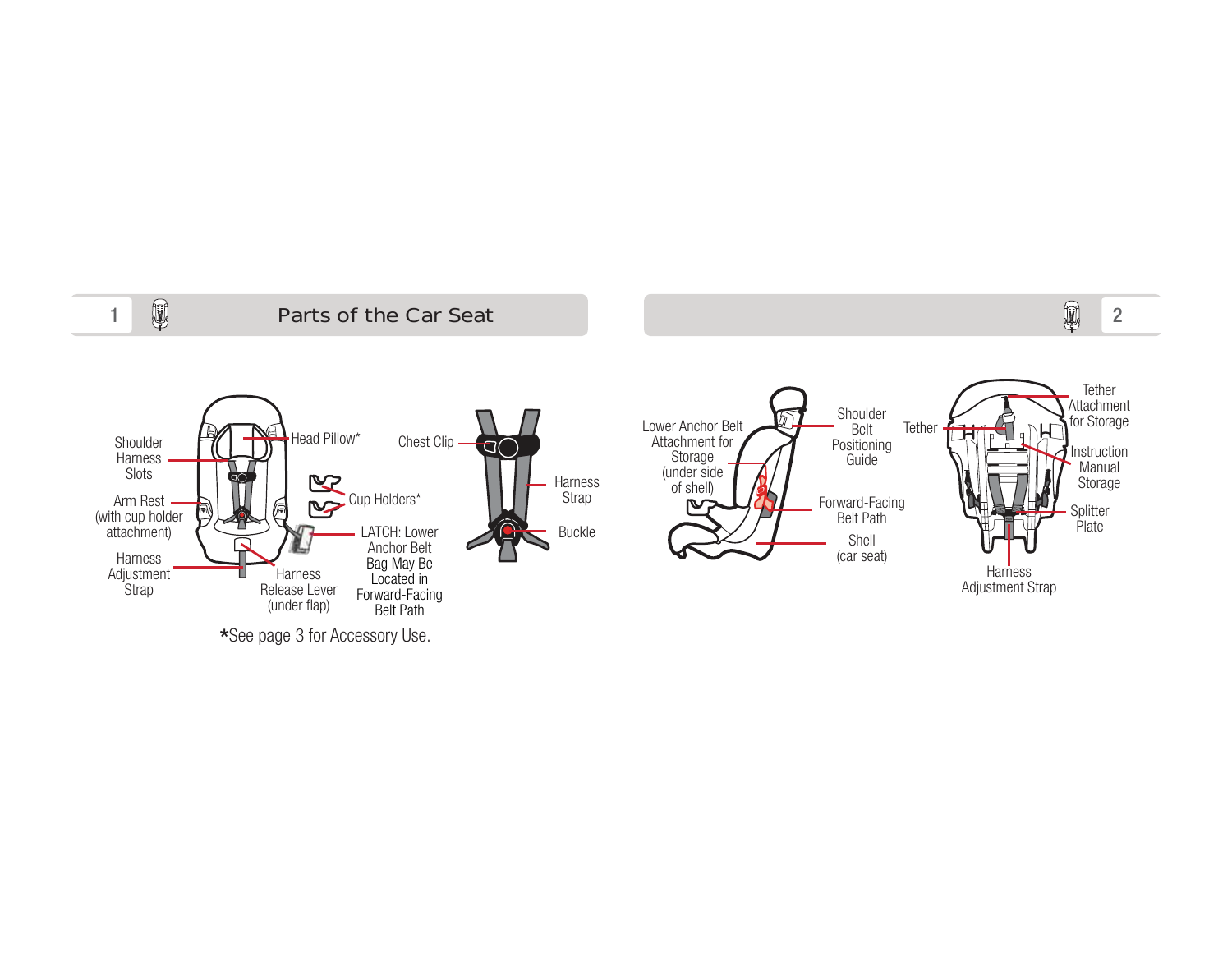#### Head Pillow

To remove, slide the tabs on the back of the head pillow out of the slots in the seat pad.

To install, slide the tabs on the back of the head pillow into the slots in the seat pad.



## Cup Holder

dishwasher safe.

onto end of armrest (until you hear a click).



The cup holder is top-rack

To attach, push cup holder





While pushing the tab to the side, pull out the cup holder at an upward angle.



# **Accessory Use Choosing Car Seat Mode**

## 4

Measure your child's weight and height (do not guess) before choosing the car seat's mode.

Your child's height, weight, and age determine how the car seat should be placed in the vehicle.

Children vary widely in body size, shape, and temperament—please consult your doctor before switching between any of these modes within the limits and fit requirements of the seat.

**State Laws: Please be certain to follow** your state's laws regarding car seat use.

American Academy of Pediatrics Recommendations

Infants and Toddlers: Should ride in a

rear-facing car seat as long as possible, until they reach the highest weight or height allowed by their seat.

Toddlers and Preschoolers: Once they are facing forward, children should use a forward-facing car seat with a harness for as long as possible, until they reach the height and weight limits for their seats.

School-Aged Children: Once they have outgrown their forward-facing car seat, children should use a belt-positioning booster seat until the vehicle's lap and shoulder seat belt fits properly. This is often when they have reached at least 4 feet 9 inches in height and are 8 to 12 years old.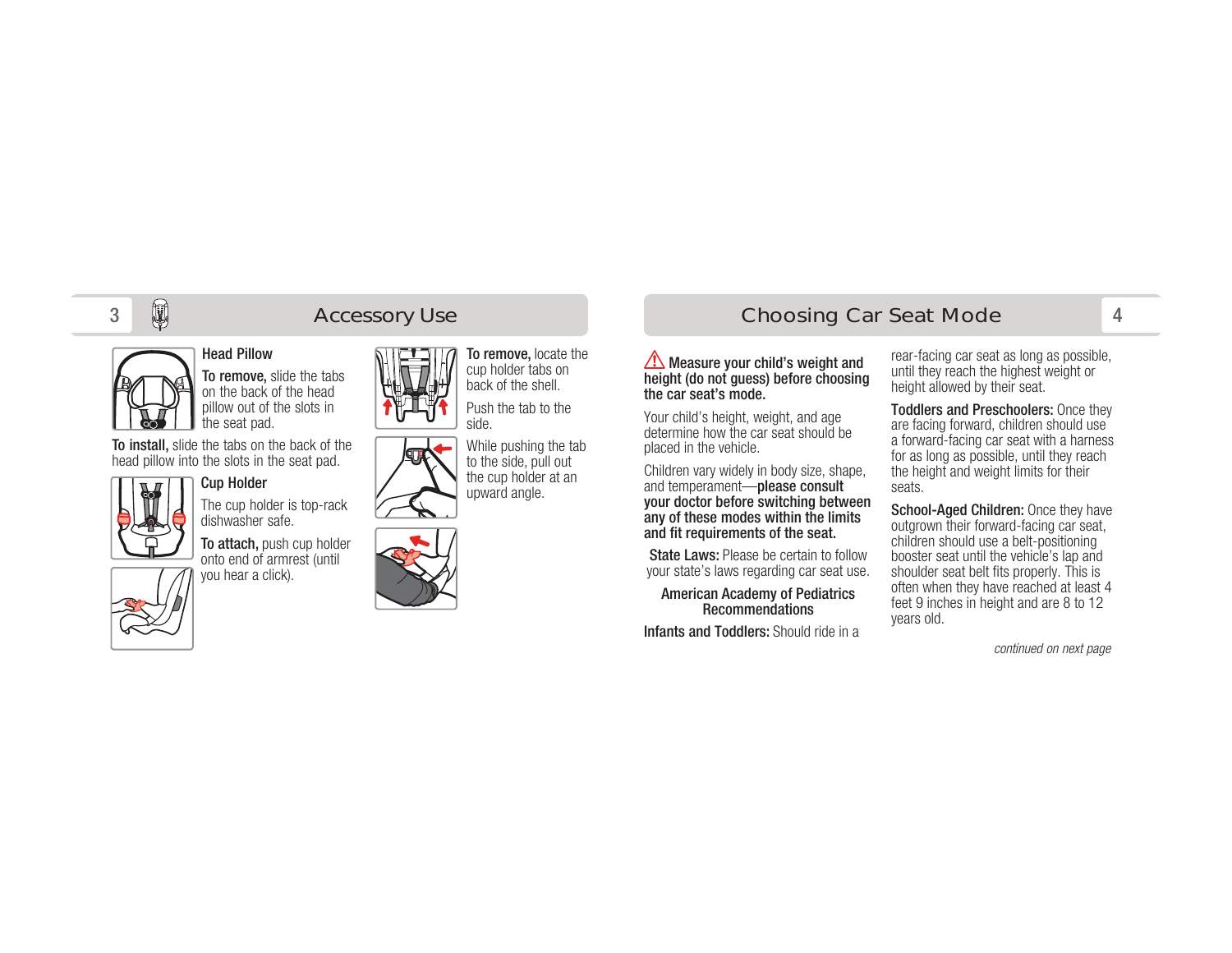Older Children: All children younger than 13 years should be restrained in the rear seats of vehicles for optimal protection.

#### FORWARD-FACING MODE

30-65 lb (13.6-29 kg) and 32-49 in. (81.3-125 cm)

Children must be at least 1 year of age to ride Forward-Facing.

In this car seat, your child can remain harnessed Forward-Facing until they outgrow any one of the following:

- Weight Limit: 65 lb (29 kg); OR
- Height Limit: 49 in. (125 cm); OR
- Forward-Facing Child Fit requirements, see page 7

#### BOOSTER SEAT MODE

40-120 lb (18.1-54.4 kg) and 43-57 in. (110.1-144.8 cm)

#### Your child can remain in this Booster Seat until they outgrow any one of the following:

- Weight Limit:  $120$  lb  $(54.4 \text{ kg})$ ; OR
- Height Limit: 57 in. (144.8 cm); OR
- Booster Child Fit requirements, see page 39

# Prepare Car Seat to Fit Your Child **6** 6



Push down on the harness release lever (under the flap on the front

of the seat pad) while pulling out on the harness straps as shown.





Unbuckle

#### Release Chest Clip

Hold each side of the chest clip.

Press on the release button with your

thumb and pull the chest clip apart.



Place Child in Car Seat to Determine Proper Harness Fit

Your child's bottom and back should be flat against the car seat.

For Forward-Facing child fit, see page 7.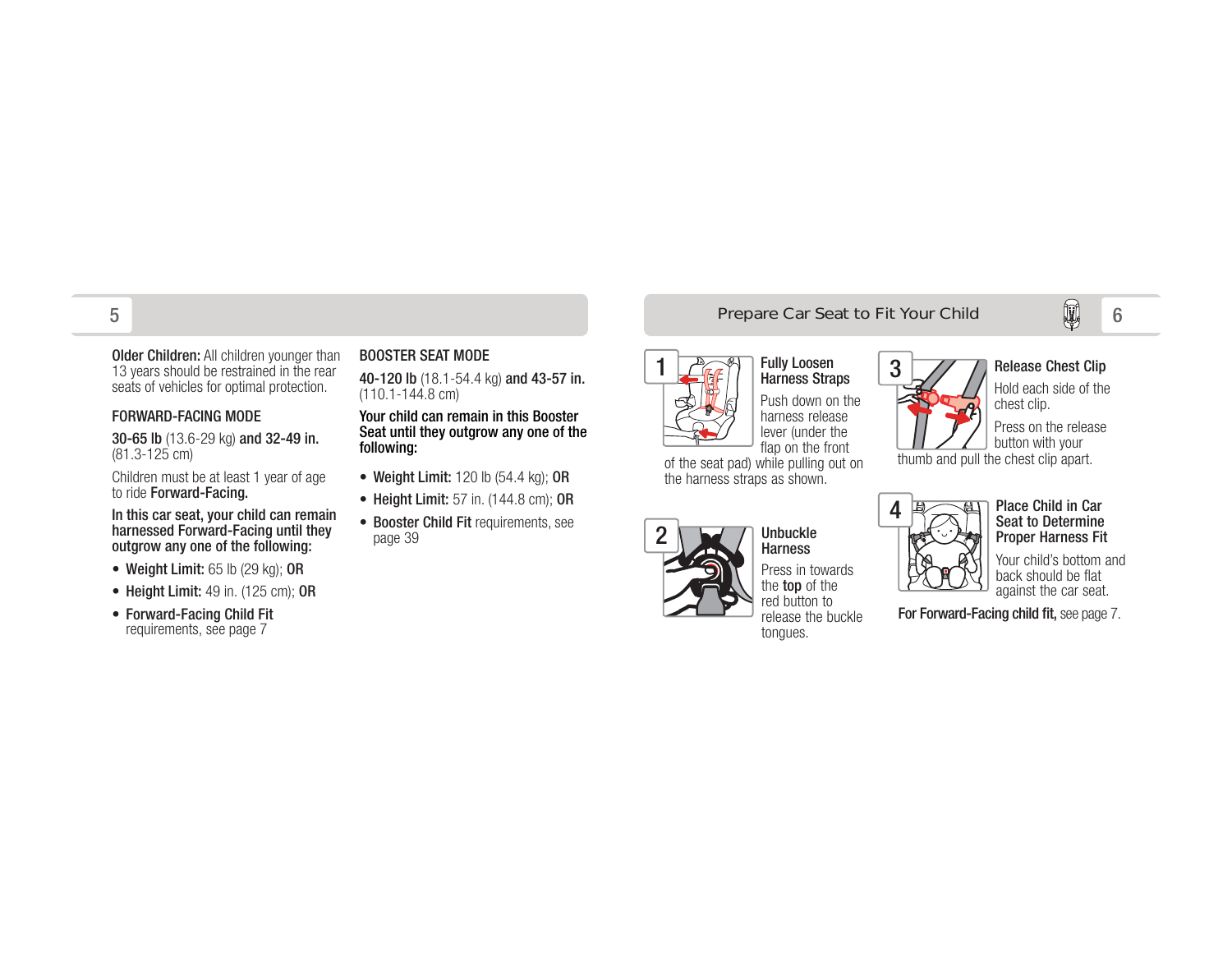



## Head Position

The tops of your child's ears **must be below** the top of the car seat.



#### Buckle PositionThe buckle should not be underneath or behind your child.

Harness Strap Position The harness strap **must** be at or slightly above the your child's shoulders; never below.

#### Need to make adjustments?

top of their shoulder.

Height

To measure your child's seated shoulder height: have them sit on the floor with their back flat against a wall. Then measure from the floor up to the

To change harness strap position, see pages 8-9.

Max Seated Shoulder

In this car seat, the maximum seated shoulder height is **17.3 in.** (44 cm).

## $7 \quad \Leftrightarrow \qquad \qquad$  Forward-Facing Child Fit  $\qquad \qquad \qquad \qquad$  Changing Shoulder Harness Strap Position  $\quad$   $\qquad$



Harness Straps Push down on the harness release lever (under flap on

front of seat pad) while pulling out on the harness straps as shown.



From Back of Car Seat, Remove Harness Straps Loops From Splitter Plate



Pull Harness Straps Out of Shoulder Harness Slots



Rethread Harness Straps into Correct Shoulder Harness Slots For Your Child

For Forward-Facing child fit, see page 7. continued on next page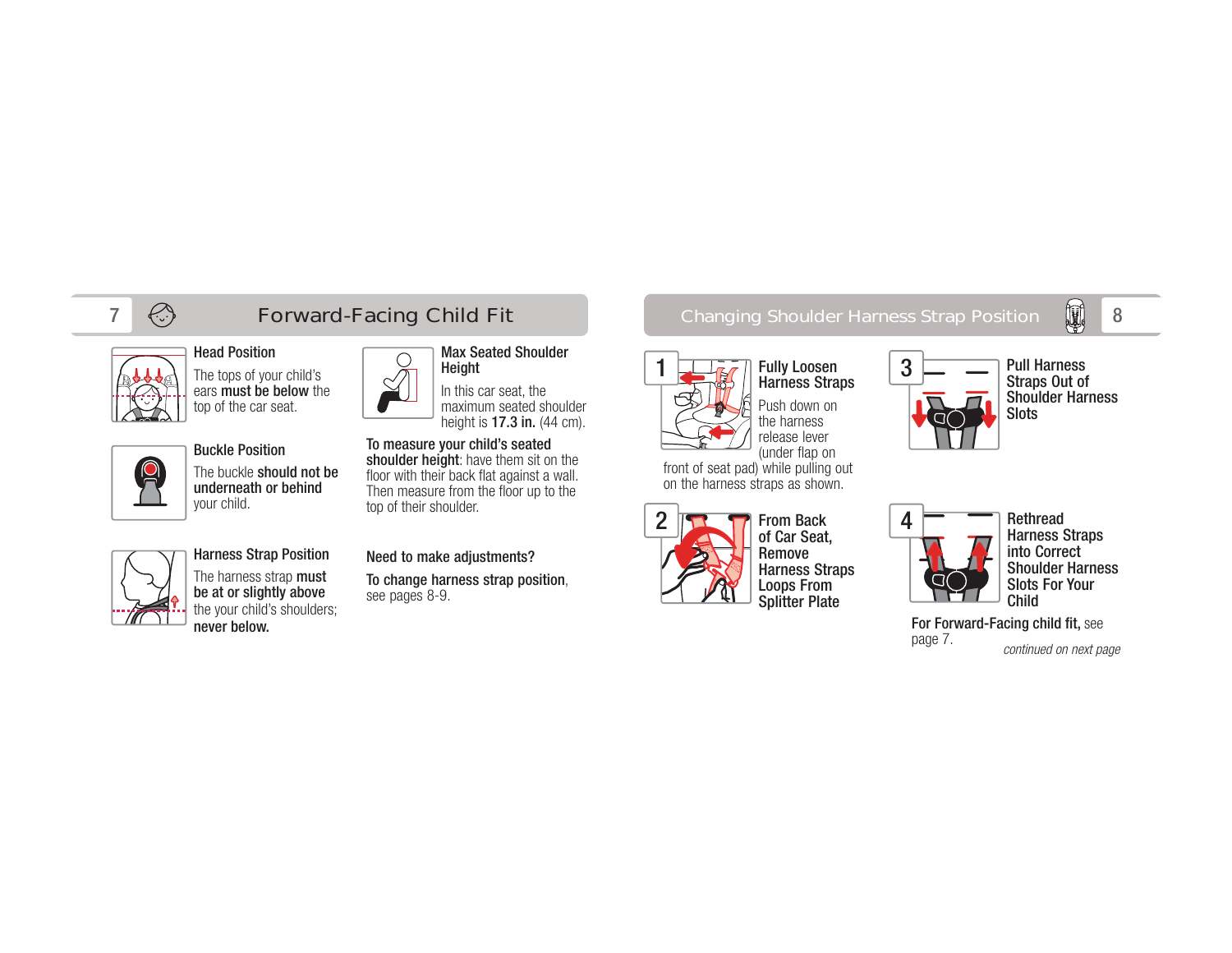

you. Do not twist harness straps or harness adjustment strap. Make sure the harness strap loops are fitted completely on both sides of the splitter plate.

Attach Harness Strap Loops to Splitter Plate Sewn ends of the harness strap loops must face towards

Check your child's fit often.

To learn how to check harness tightness, see pages 29-32.

Check the harness straps often for any wear or damage.

 $\sqrt{\phantom{a}}$  Make sure the harness height is correct for your child's size.

Harness system must be installed correctly. Do not use a child restraint with damaged harness straps.

Failure to follow these warnings can result in serious injury or death.

#### 10 LATCH: Lower Anchor Use



For Use in Forward-Facing Mode



Your vehicle's features may be considerably different than those pictured here.

The lower anchors of LATCH (Lower Anchors and Tethers for CHildren) is a universal system for installing car seats without using vehicle seat belts. The LATCH: lower anchor belt can **only** be used in vehicles that have the lower anchor bars installed in designated seating positions. Most vehicles manufactured after September 2002 are equipped with LATCH: lower anchor bars.

Check your vehicle owner's manual to see which seating positions may be equipped with LATCH: lower anchor bars.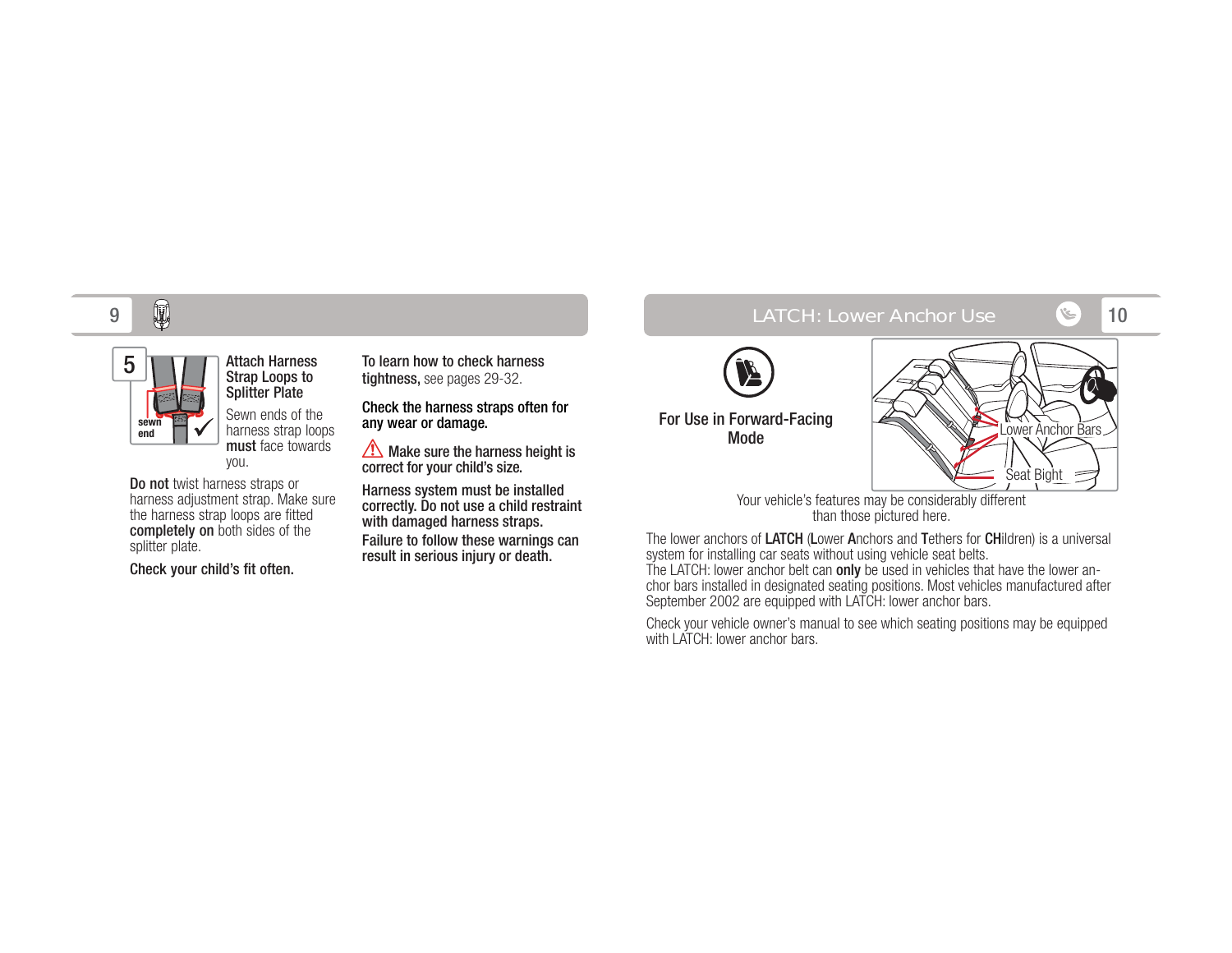#### 1112 (خلاف) المستخدم المستخدم المستخدم المستخدم المستخدم المستخدم المستخدم المستخدم المستخدم المستخدم المستخدم ا



# Adjuster To Remove Lower Anchor Belt from<br>Storage Location on Car Seat:

Squeeze spring lever on hooks and remove hooks from storage attachments.

When installing this car seat with vehicle belts, the lower anchor hooks and belt MUST be properly stored.



#### To Remove Lower Anchor Belt from Vehicle Lower Anchor Bars:

 Remove tension from the belt by pushing down on side of car seat with the belt adjuster. Then press the adjuster button to loosen belt.

Unhook from anchor by squeezing spring lever on hook, pushing hook back into the seat bight, and twisting. Then pull it out of the vehicle seat.



#### Storing Lower Anchor Belt:

Thread the lower anchor belt through the Forward-Facing belt path. Then attach the hooks to storage attachments, as shown.

Gently pull free end of belt to remove slack.

## $\triangle$

Do not use both the lower anchor belt and vehicle belt at the same time. When used correctly the lower anchor belt or the vehicle belts are equally safe.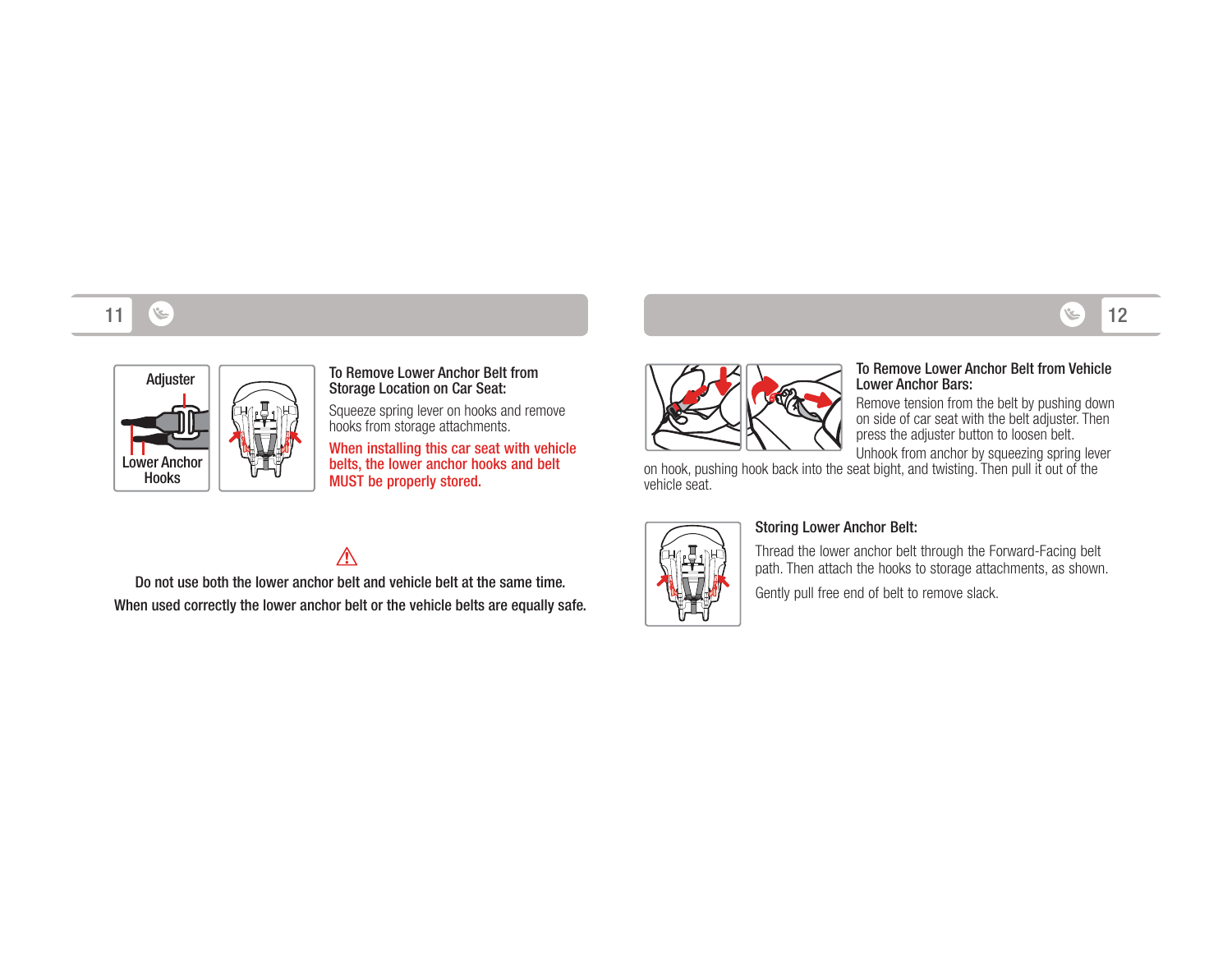#### 14 Vehicle Belts



Your vehicle's features may be considerably different than those pictured here.

If lower anchors are not an option, you must use the vehicle seat belt system to install the car seat.

Not all vehicle belts and seating positions will work with child restraints. Please go through the following steps to understand how to lock a child restraint in Forward-Facing Mode with a vehicle belt.

| D | You Must<br><b>Review Your</b>             |  |
|---|--------------------------------------------|--|
|   | <b>Vehicle</b><br>Owner's<br><b>Manual</b> |  |
|   | Vour vohiolo                               |  |

Your vehicle

 owner's manual will let you know which vehicle belts and seating positions car seats can be installed in.



Check How This Car Seat Will Be Locked Into Place

The vehicle belt must not loosen after tightening. This means

there needs to be a way to lock the vehicle belt.

#### The ways this can be done are:

- By using the seat belt's retractor, see step 3; OR
- By using the seat belt's latch plate, see step 4.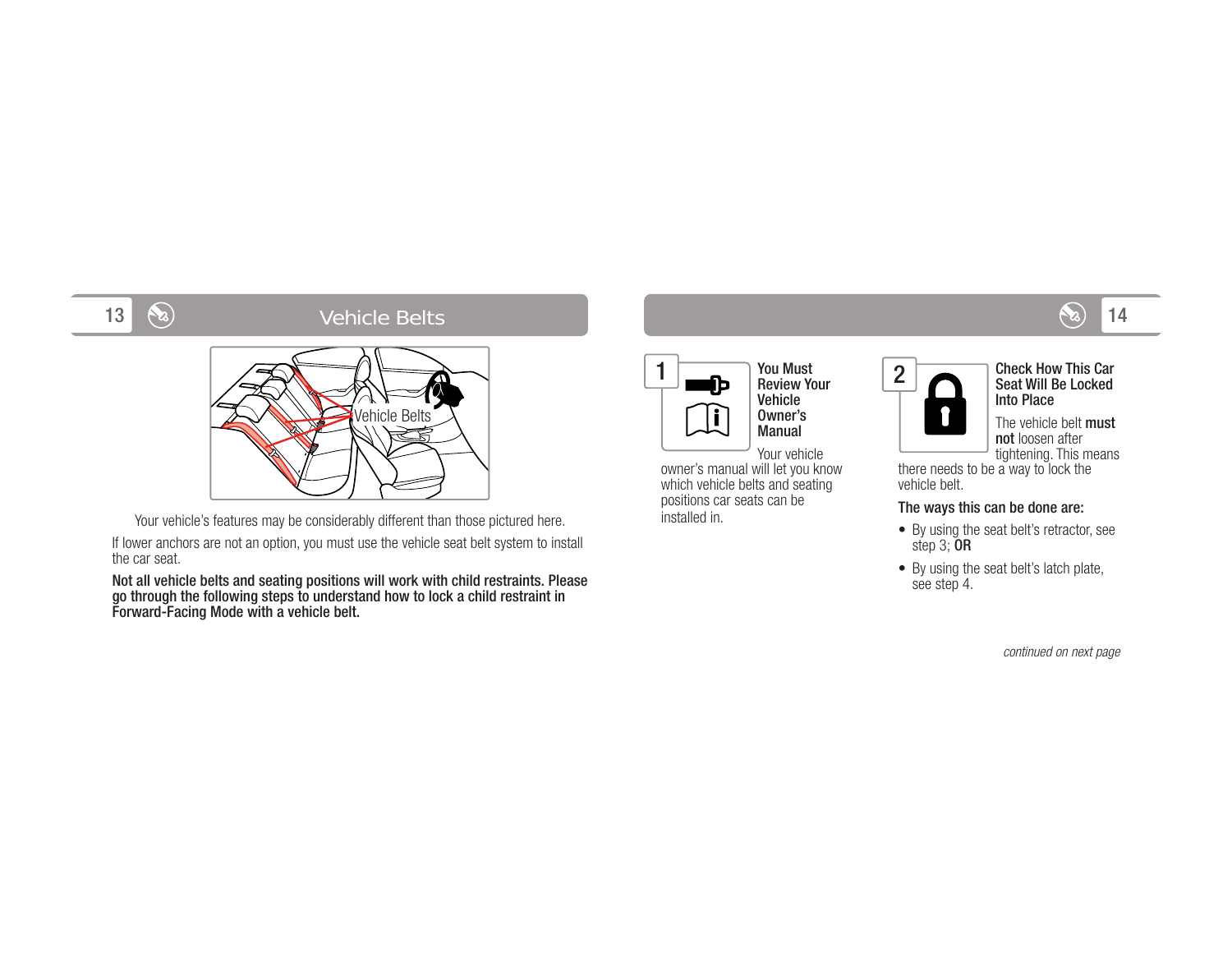#### 15 $5 \text{ (a)}$  16



#### Check **Retractor** Retractors pull

seat belts into stored positions and lock the belt

to hold passengers in place.

See the following heading, "Types of Retractors", for some common types of vehicle belt retractors that will work with this car seat.

#### Types of Retractors



This retractor can be switched to a locking mode.

You must have the retractor in the locking mode to use the seat belt with this car seat.

Switching to locking mode: Slowly pull the shoulder belt all the way out, then let it go back in 1-2 in. (2.5-5 cm).

As it goes back in, you will most likely hear a ratcheting sound.

Gently pull the belt to see if it has locked. You will not be able to pull any more belt out if the lock has engaged.

#### Automatic Locking Retractor

This retractor always locks.

It will automatically lock after slowly pulling the seat belt out at least halfway and letting the belt go back into the retractor 1-2 in.  $(2.5-5 \text{ cm})$ .

| <b>Emergency Locking</b><br>Retractor | See Step 4,<br>"Check Latch<br>Plates". |
|---------------------------------------|-----------------------------------------|
|---------------------------------------|-----------------------------------------|

If the retractor does not lock, it is most likely an Emergency Locking Retractor. These retractors only lock during a sudden stop or collision.

You will need to determine if your seat belt's latch plate can lock the belt. See step 4, "Check Latch Plates".



 $\checkmark$ 

#### Check Latch Plates

Latch plates are the part of the seat belt that goes into the buckle.

#### To see if the latch plate locks:



Plate

Locking Latch Belt2. Firmly Tug Lap Portion of Seat Belt

While Pulling It Up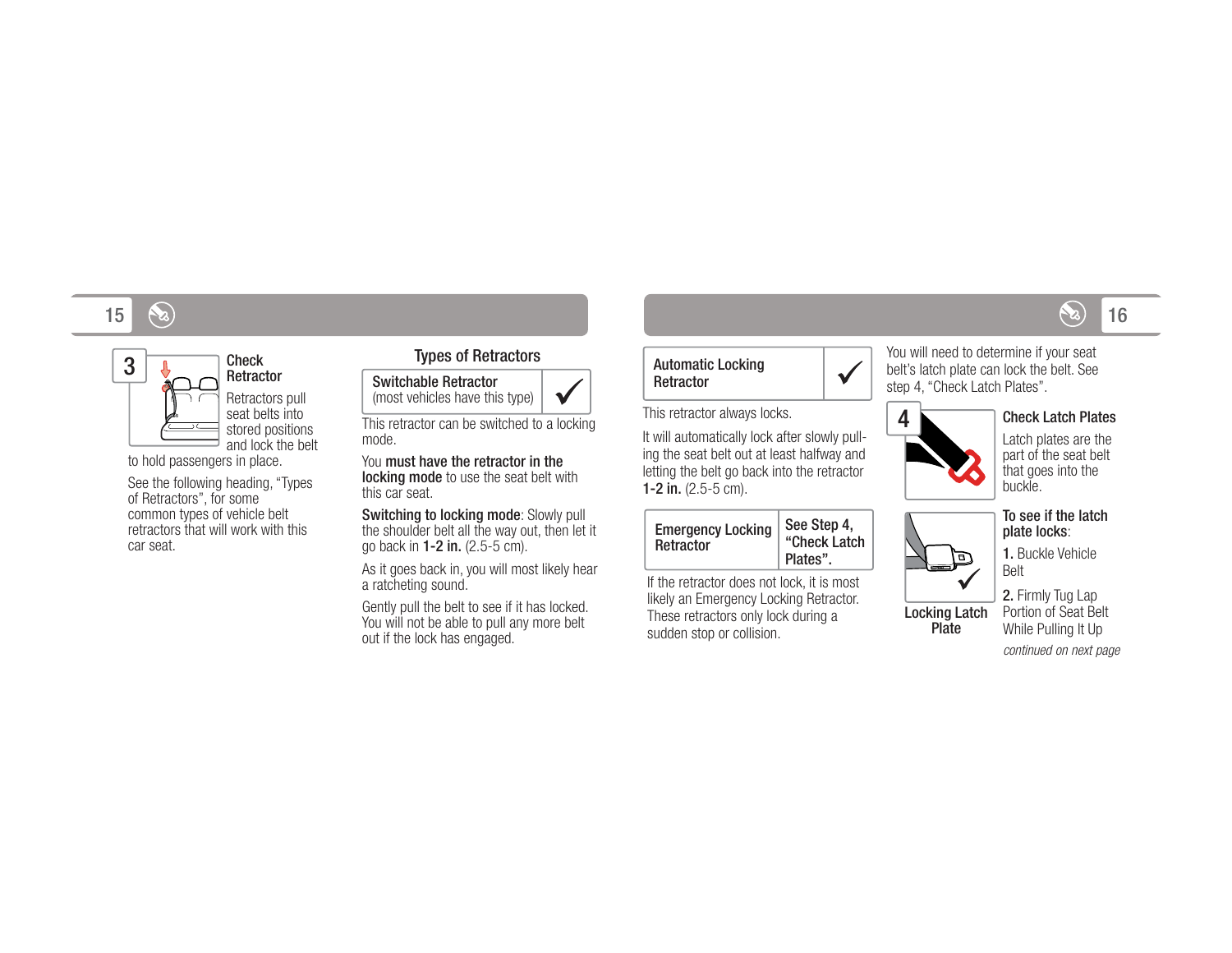If the vehicle belt does not slide through the latch plate, it's locked.

If the latch plate slides up and down the vehicle belt, it is a sliding latch plate.



Sliding latch plates easily slip between the lap and shoulder portions of the belt.

Emergency Locking Retractor with a Sliding Latch Plate

If you have an Emergency Locking Retractor with a Sliding Latch Plate, you must use a locking clip.

Please contact us for one, see page 60.

| Never Use With This<br>Car Seat                     |  |
|-----------------------------------------------------|--|
| <b>Emergency Locking</b><br>Retractor Lap Only Belt |  |
| Inflatable Seat Belts                               |  |

## $7 \quad \, \circledast$  18



Your vehicle's features may be considerably different than those pictured here.

**SER** 



You must always attach, adjust, and secure the tether (top anchorage) strap when installing the car seat in the **Forward-Facing Mode** with internal harness. Tethers improve the installation and stability of car seats and reduce the risk of injury. Attach the tether hook to the tether anchor designated by your vehicle manufacturer for that seating position. Check your vehicle owner's manual for more information.

If the seating position does not have a tether anchor, use a different seating position or see your dealer or a qualified mechanic and have one installed.

Using this child restraint without the tether strap anchored as required by the manufacturer would be a misuse of the child restraint and, in a sudden stop or crash, could result in serious injury or death.

Do not fasten multiple tether hooks on the same tether anchor in the vehicle.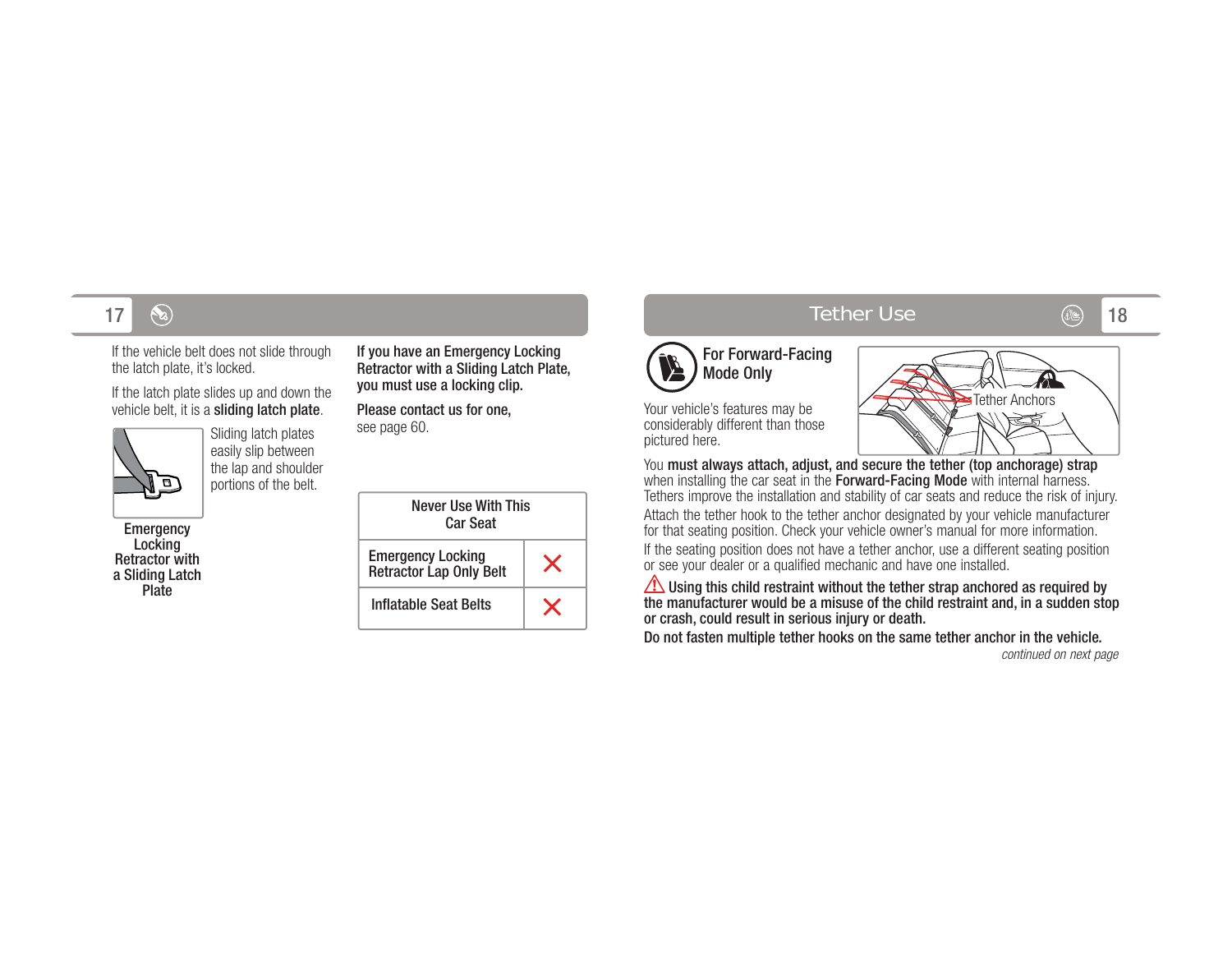#### 193 ③ Forward-Facing Mode <mark>④ 20</mark>



Pull free end of belt to tighten

Lift adjuster up to loosen

#### When the car seat is not installed in a vehicle,

attach the tether hook to its storage attachment on the back of the car seat as shown.

Gently tighten to remove slack.

## Adjusting Tether Strap

Storing Tether Strap

To tighten: After the car seat is locked into place with the lower anchor belt or vehicle belt, push down on the car seat and gently pull on the free end of the tether strap.

**To loosen**: Lift up on the tether adjuster and push it towards the tether hook.

30-65 lb (13.6-29 kg) and 32-49 in. (81.3-125 cm) and at least 1 year old



 $\mathbf{v}$ 





Lap/Shoulder Belt with Tether



continued on next page



with Tether

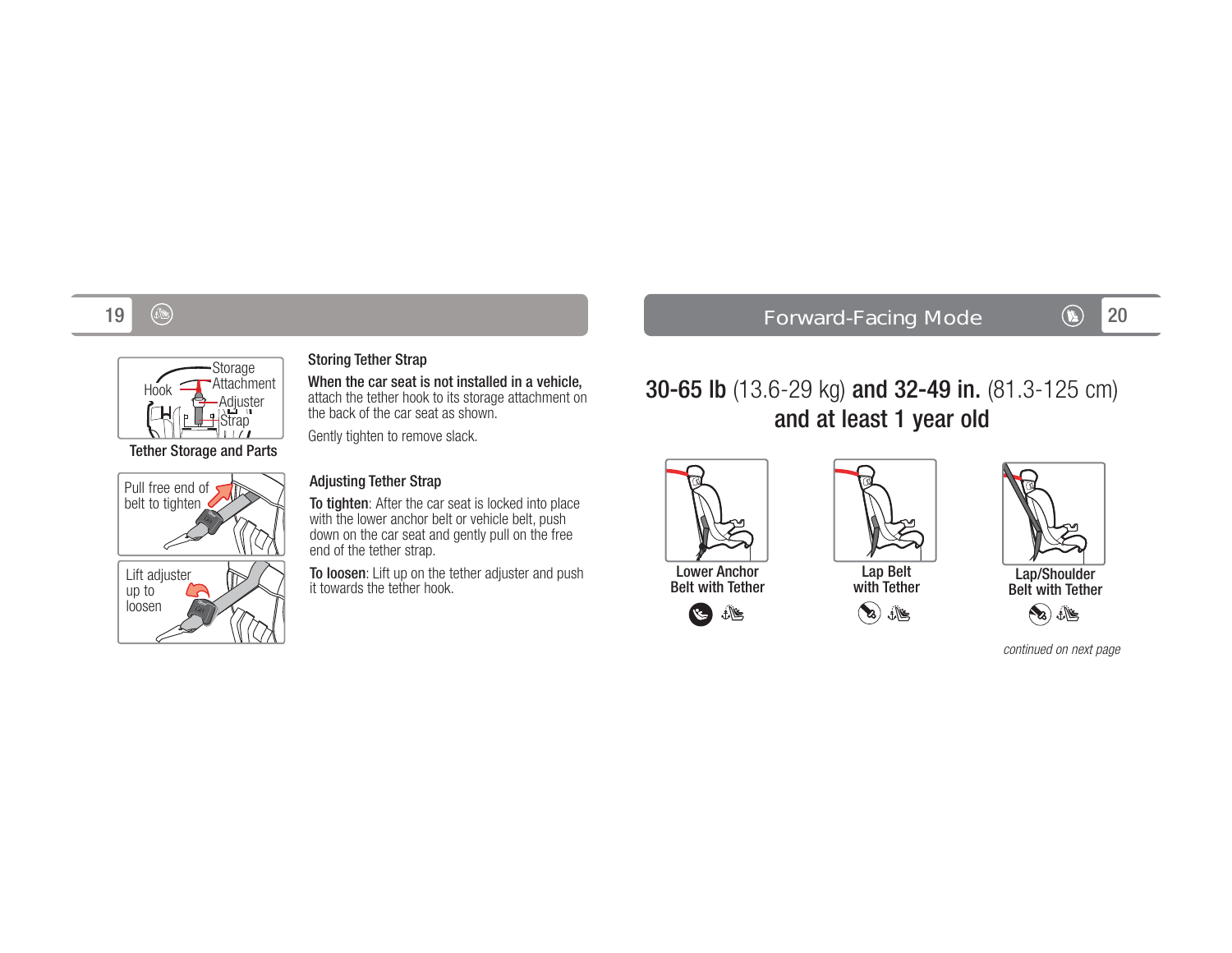# $\bigwedge$

Do not use the lower anchor belt along with the vehicle lap or lap/ shoulder belt.

Check the vehicle belt or the lower anchor belt before each use. Use only if the belt can be tightened properly and locked securely in place.

Do not fasten multiple lower anchor hooks on the same lower anchor bar in the vehicle.

Even when unoccupied, this child restraint must be firmly secured to the vehicle with a lower anchor belt or with the vehicle seat belt.

In this child restraint your child must be at least 1 year old and weigh 22 lb (10 kg) before they sit forward-facing.

## 1 ① Forward-Facing Vehicle Belt + Tether Install ② ③ <mark>22</mark>

2

اءِ⊁

Before you begin installing the seat into your vehicle, did you check:

Your child's weight and height?

30-65 lb (13.6-29 kg) and 32-49 in.  $(81.3-125 \text{ cm})$ 

Your child's fit? See page 7.

Do you need to make adjustments to the harness strap position?



Place Car Seat Forward- Facing in Back Seat



Check your vehicle owner's manual for specific tether

(top anchorage) anchor locations.



Check if Your Vehicle Belts Will Work With This Car Seat

This is very important because not all vehicle belts will work with car seats.

Review pages 13-17 and your vehicle owner's manual to find out what kind of vehicle belt you have and how to lock a car seat in place. continued on next page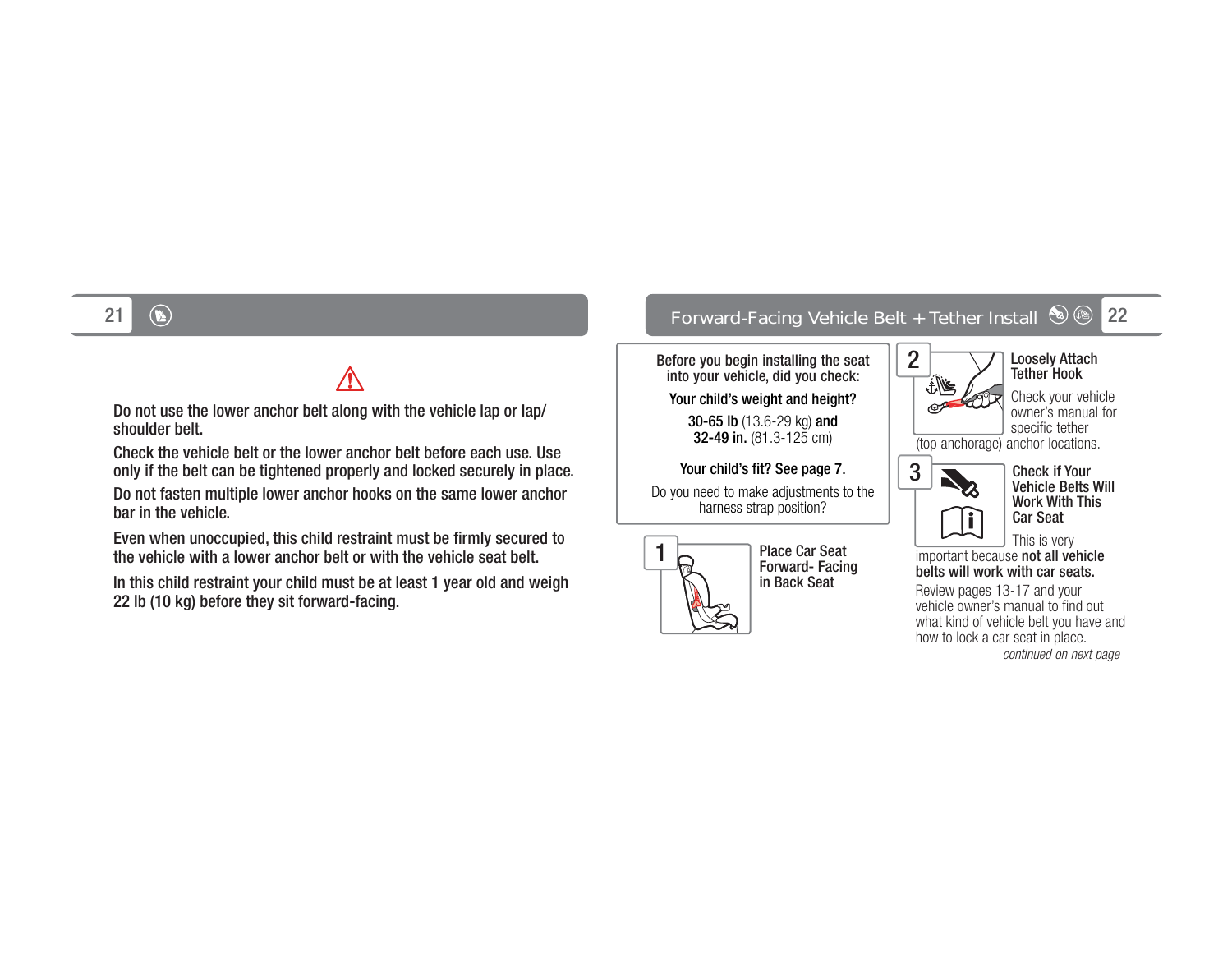#### 23 $3$  (%) (%)  $\infty$  (%)  $24$



Thread the vehicle belt through Forward-Facing Belt Path opening as shown.

Locate Forward-Facing Belt Path

The belt goes:

- across the car seat: **AND**
- under the car seat pad; AND • out the other Forward-Facing Belt
- Path opening. Do not twist belt.





7

#### Tighten Tether

Push firmly on the back of the car seat and pull the free end of the tether strap to remove all of the slack.



Place your hand in

Firmly push the car seat down and back towards the vehicle seat back while

 pulling the shoulder belt or the free end of lap belt parallel with the Forward-Facing Belt Path.



## Check Belt Tightness

Hold the car seat at the Forward-Facing Belt Path with your weaker hand.

Push and pull the car seat from side to side. It should not move more than  $1$  in. (2.5 cm).

 $\overline{S}$   $\overline{S}$   $\overline{S}$   $\overline{S}$   $\overline{S}$   $\overline{S}$   $\overline{S}$   $\overline{S}$   $\overline{S}$   $\overline{S}$   $\overline{S}$   $\overline{S}$   $\overline{S}$   $\overline{S}$   $\overline{S}$   $\overline{S}$   $\overline{S}$   $\overline{S}$   $\overline{S}$   $\overline{S}$   $\overline{S}$   $\overline{S}$   $\overline{S}$   $\overline{S}$   $\overline{$ you can try:

- Putting your knee in the car seat and pulling the belt tighter; OR
- Reinstalling the car seat: OR
- Changing to a different seating location; OR
- Switching to lower anchor belt installation if lower anchor are available in your vehicle









Check your child's fit often and make any needed adjustments to the car seat as they grow.

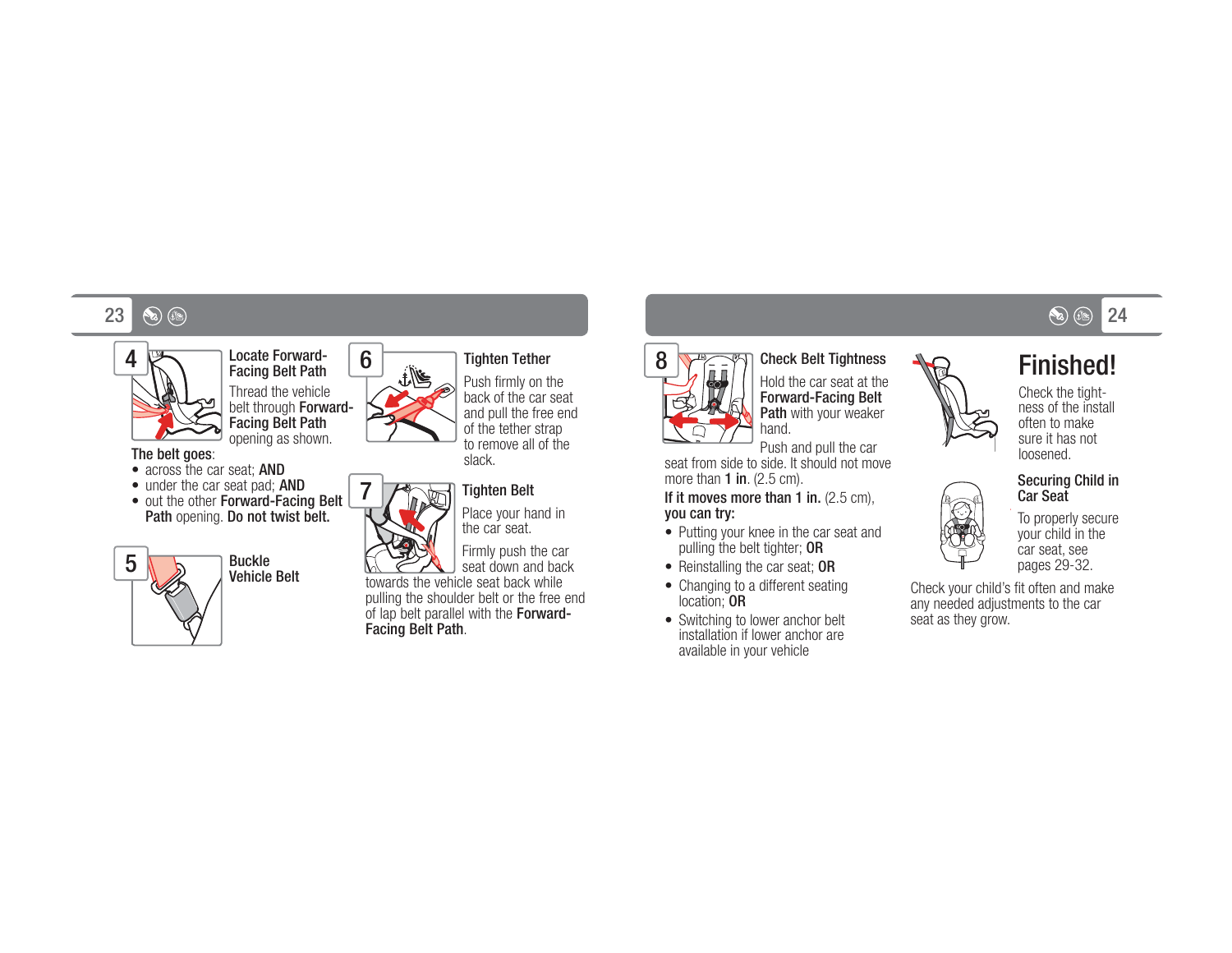#### 25Forward-Facing LATCH: Lower Anchor + Tether Install 26

2

Before you begin installing the seat into your vehicle, did you check:

Your child's weight and height?

30-50 lb (13.6-22.6 kg) and **32-49 in.** (81.3-125 cm)

#### Your child's fit? See page 7.

Do you need to make adjustments to the harness strap position?



#### Remove Lower Anchor Belt from Storage Location

Or pull lower anchor

belt packaging out of Forward-Facing belt path. Remove lower anchor from packaging. Discard the packaging.



Locate Forward-Facing Belt Path Thread the hook through the Forward-Facing Belt Path opening

#### as shown.

The adjuster can be on either side of the car seat.

#### The belt goes:

- across the car seat; AND
- under the car seat pad; AND
- out the other Forward-Facing Belt Path opening.

Do not twist belt.



Finished Lower Anchor Belt Routing



Place Car Seat Forward-Facing in Back Seat



5

#### Tether HookCheck your vehicle owner's manual for specific tether (top anchorage) anchor

locations.



#### Attach Lower Anchor Hooks to Vehicle's Lower Anchor

Review your vehicle owner's manual for lower anchor locations

and lower anchor belt use. Fasten one hook to one vehicle lower anchor bar. Then repeat for the second hook on the other side of the car seat.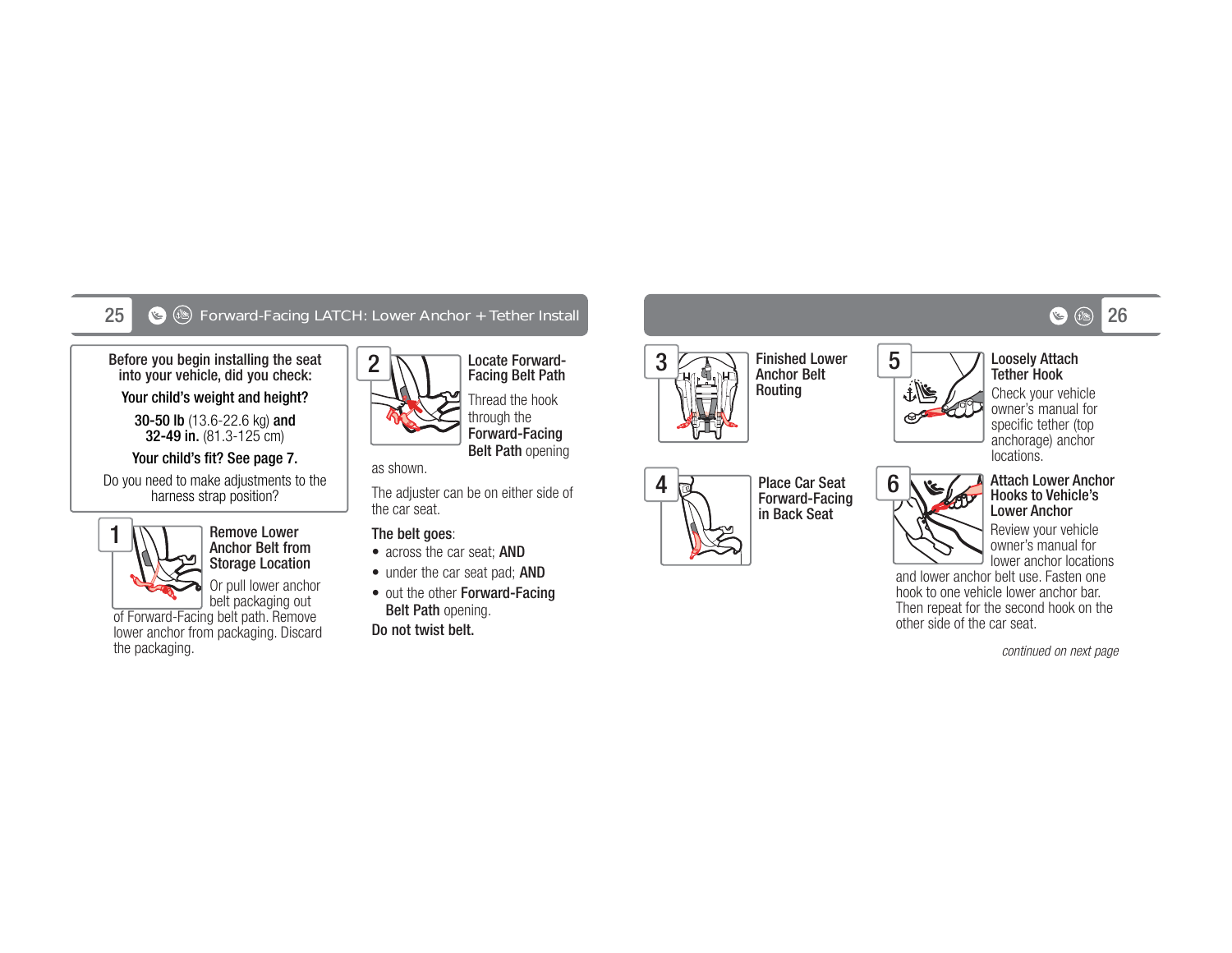#### 277 (C) (C) and the contract of the contract of the contract of the contract of the contract of the contract of the  $(28$



#### Tighten Belt Place your hand in

the car seat. Firmly push the car seat down and

back towards the vehicle seat backwhile pulling the free end of the belt parallel with the Forward-Facing Belt Path.



#### Tighten Tether

Push firmly on the back of the car seat and pull the free end of the tether strap to remove all of the slack.



9

Hold the car seat at the Forward-Facing Belt Path with your weaker hand.

Push and pull the car seat from side to side. It should not move more than 1 in. (2.5 cm).

If it moves more than 1 in. (2.5 cm), you can try:

- Putting your knee in the car seat and pulling the belt tighter; OR
- Reinstalling the car seat; OR
- Changing to a different seating location; OR
- Switching to vehicle belt installation



Check the tightness of the install often to make sure it has not loosened.





To properly secure your child in the car seat, see pages 29-32.

Check your child's fit often and make any needed adjustments to the car seat as they grow.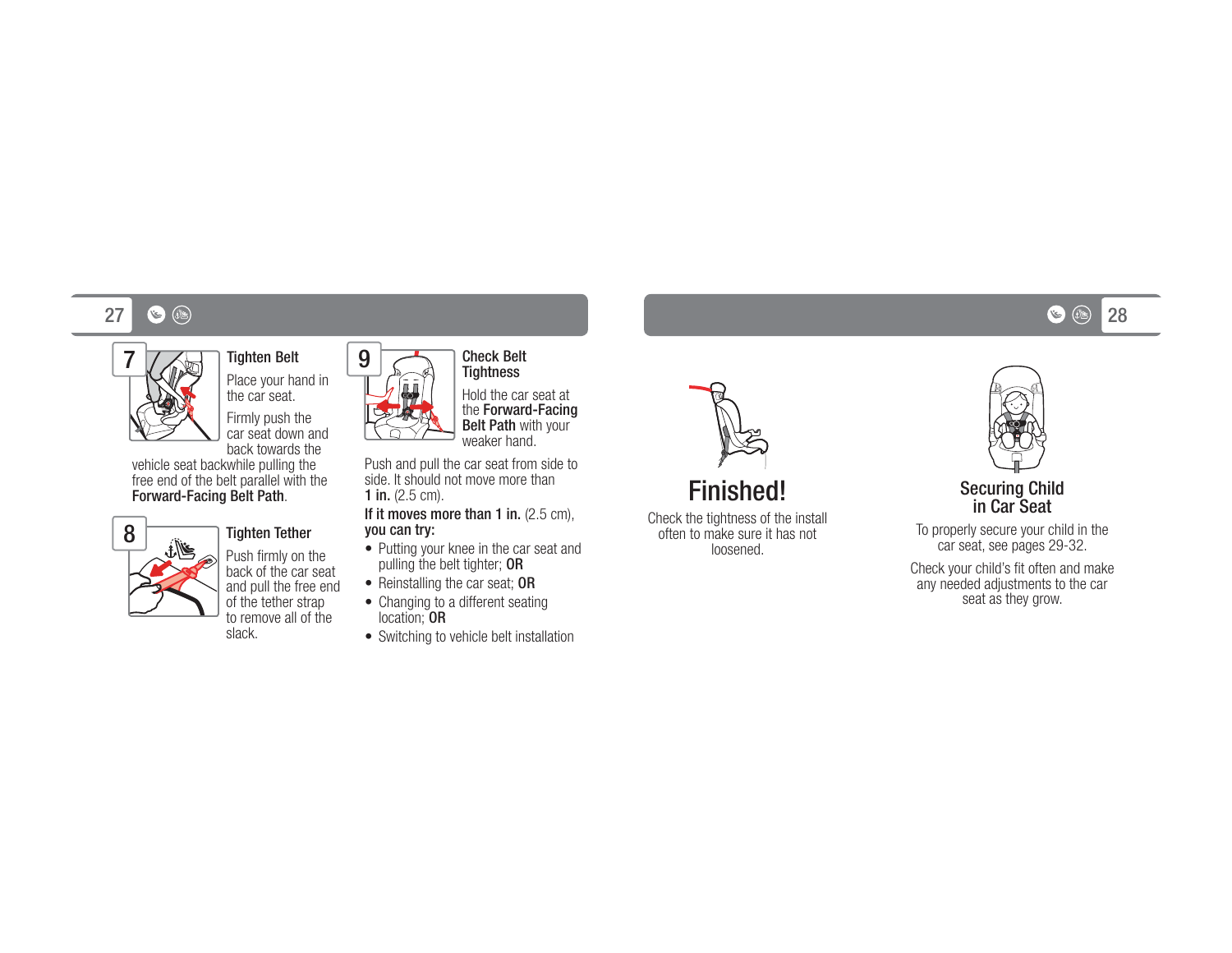2

## Securing Child in Car Seat 30 and 30 and 30 and 30 and 30 and 30 and 30 and 30 and 30 and 30 and 30 and 30 and 30 and 30 and 30 and 30 and 30 and 30 and 30 and 30 and 30 and 30 and 30 and 30 and 30 and 30 and 30 and 30 and

4



Your child's bottom and back should be flat against the car

Position the harness straps over your child's shoulders and upper thighs.



#### Buckle Harness

Push the buckle tongues into the buckle until you hear them "click".

Pull up on the harness straps to make sure the buckle is locked.



#### Insert right half of the chest clip into the left half and snap together.

Tighten Harness Pull the harness adjustment strap straight out to snugly tighten the harness

system.

# Clip

Slide the chest clip up the harness straps and position it at mid-chest (even with armpits) and away from your child's neck.

Position Chest

6

#### Check Harness **Tightness**

Try to pinch the harness strap at the shoulder vertically between your index

finger and thumb as shown.

If your fingers slip off, the harness system is tight enough. **If you can pinch the harness strap,** tighten more.

A snug strap should not allow any slack. It lies in a relatively straight line without sagging. It does not press on the child's flesh or push the child's body into an unnatural position.





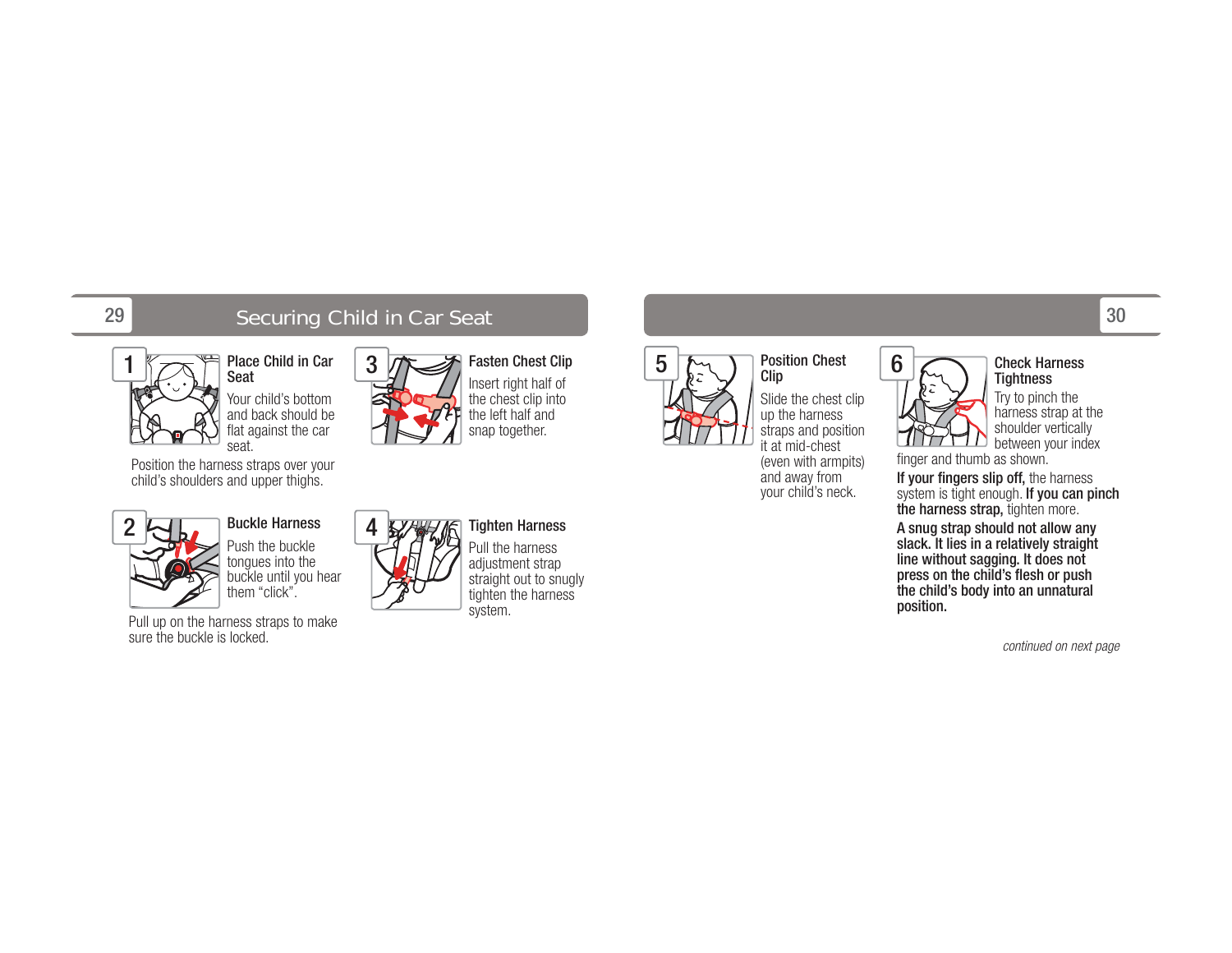

## Finished!

Your child is now secured in the car seat.Check your child's fit often and make any needed adjustments to the car seat as they grow.

#### To Remove Child from Car Seat:

1. Loosen Harness Strap

2. Unbuckle Harness

3. Release Chest Clip 4. Remove Child

Failure to fasten and tighten the harness system correctly may allow the child to be ejected from the child restraint in a crash or sudden stop causing serious injury or death.

Do not mistake comfort for safety. Harness system must be snugly adjusted.



DO NOT put snowsuits or bulky garments on your child when placing them in the child restraint.

Bulky clothing can prevent the harness straps from being tightened properly.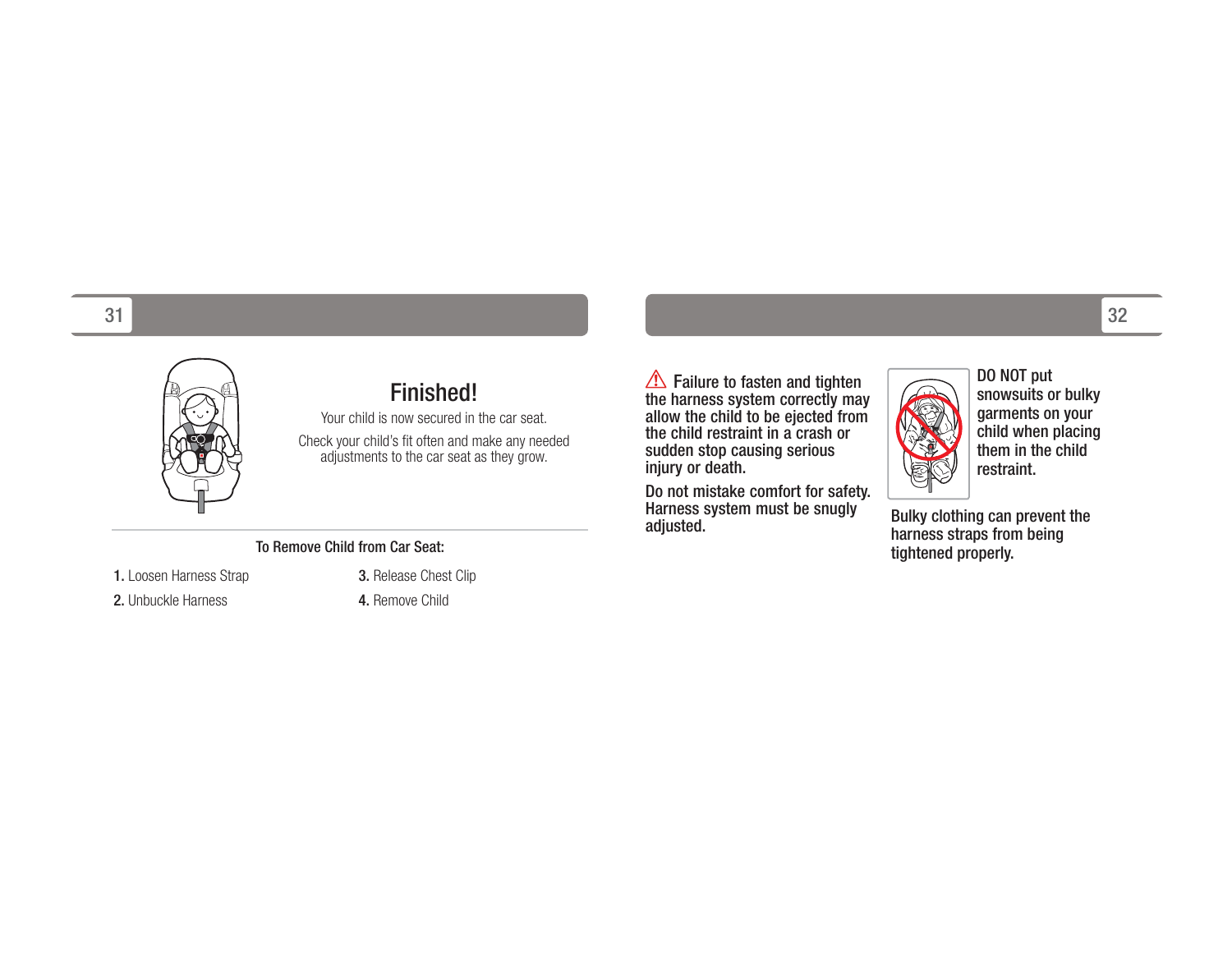## **Booster Seat Mode**

40-120 lb (18.1-54.4 kg) and 43-57 in. (110.1-144.8 cm)





Lap/Shoulder Belt Keep the booster



seat securely belted even when unoccupied.



Use only the vehicle's lap and shoulder belt system when restraining the child in this booster seat.

Do not use only the lap belt when using this seat as a booster seat. The shoulder belt must always be adjusted snugly across the child's chest. Never place shoulder belt under the child's arms or behind their back.

Do not use this booster seat if the tops of your child's ears are above the top of the booster seat's headrest.

Do not use the LATCH system when using as a booster seat. Secure the lower anchor belt and the tether strap to their storage attachments.

Even when unoccupied, the booster seat must be firmly secured to the vehicle with the vehicle seat belt.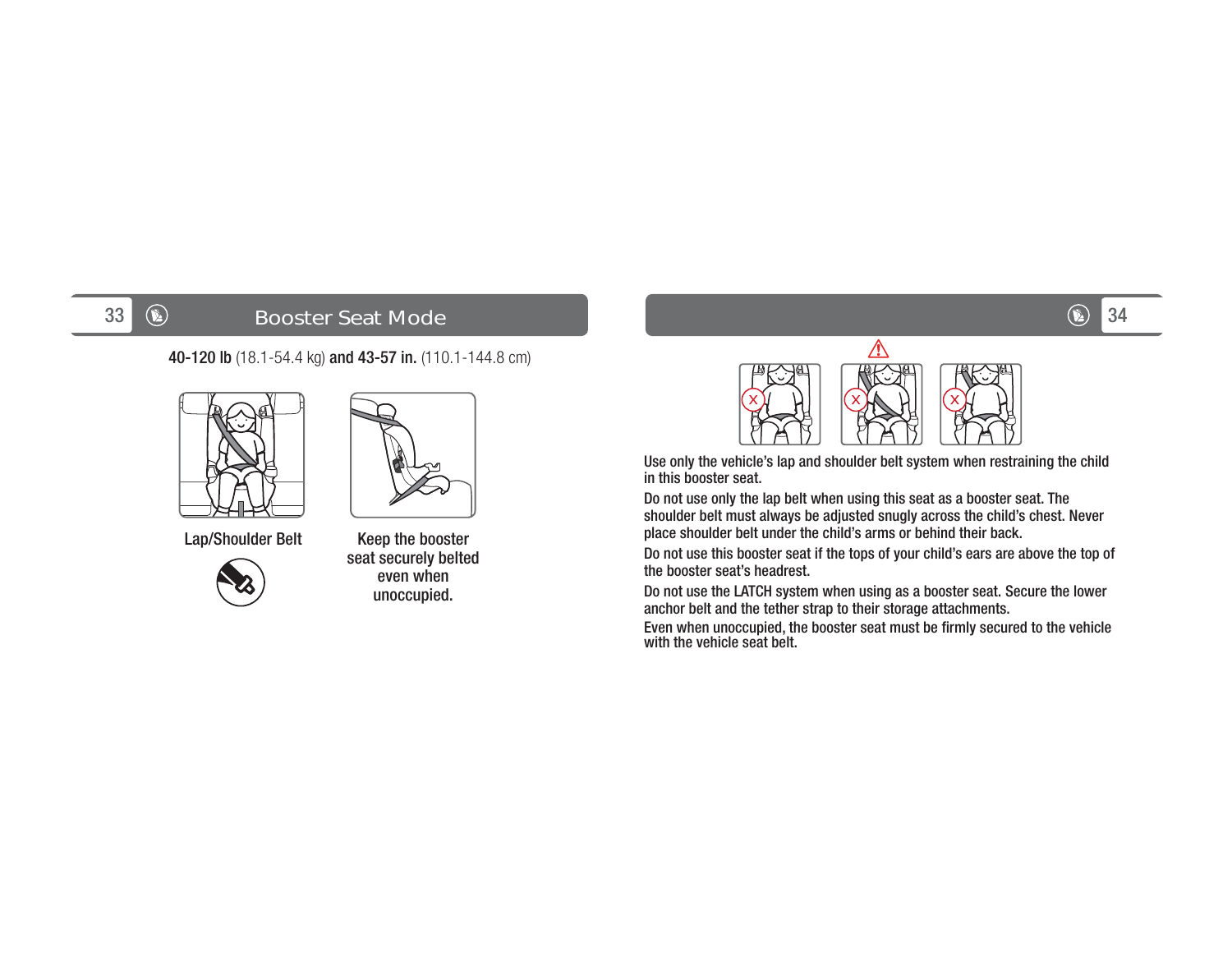## Removing Harness System and the state of the state of the state of the state of the state of the state of the state of the state of the state of the state of the state of the state of the state of the state of the state of

Only remove the harness system to clean the seat pad or to convert to Booster Seat Mode.



Fully Loosen







Unthread Chest Clip



Unthread Buckle Do not unbuckle.



9

Rotate Metal

 Retainer and Push It Up Through Shell and Pad

From Top of Car Seat, Pull Buckle Out of Shell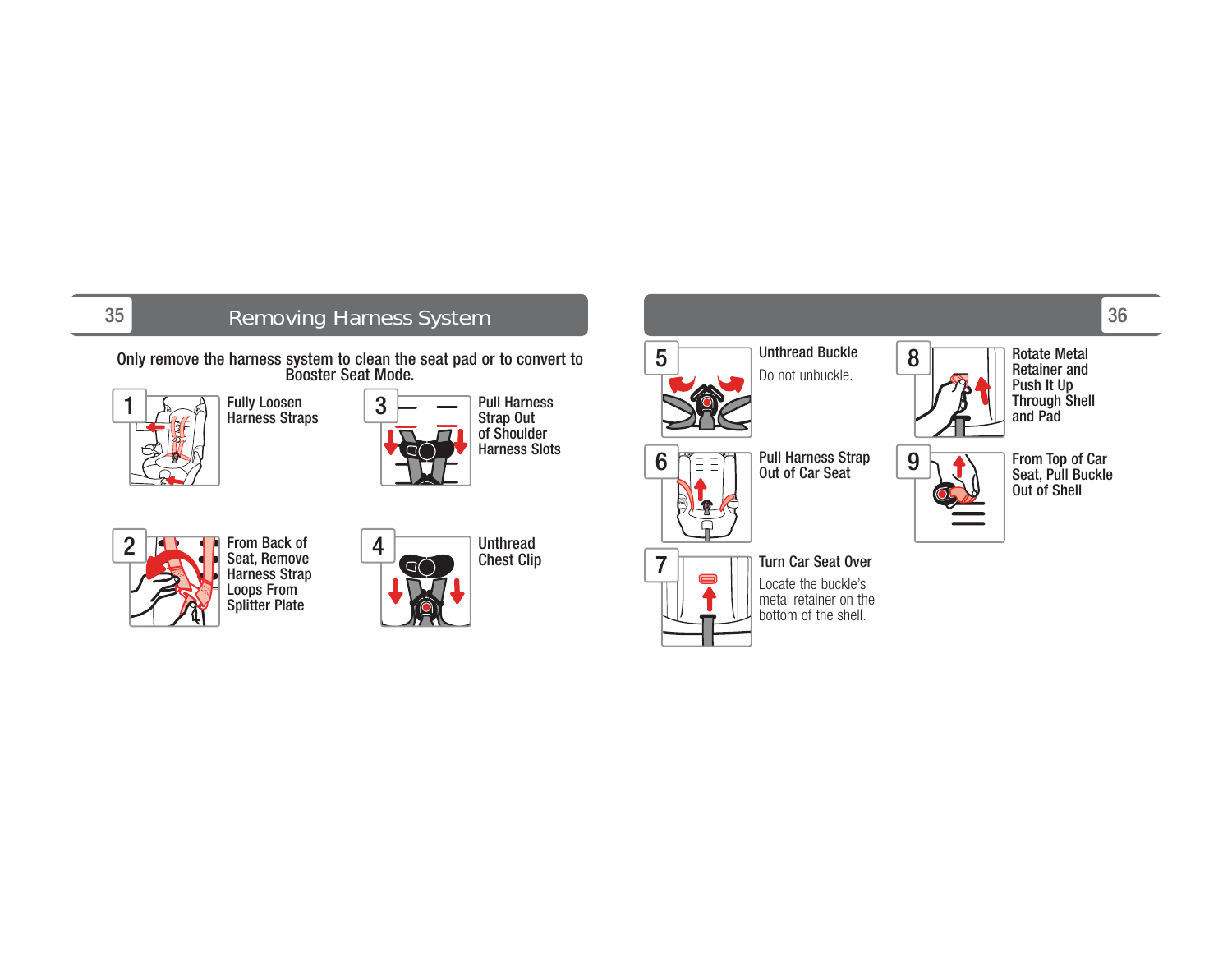## 38 Storing Harness System

To store the harness system for Booster Seat Mode, you must remove the harness system. See pages 35-36.



Lift up Front Bottom of Pad As Shown



Insert Buckle's Metal Retainer Up Through Buckle Slot As Shown

Buckle will hang down underneath shell when stored.





From Top of Seat, Lay Metal Retainer Flat Against Shell As Shown



7

Wrap Harness Strap Around Itself As Shown

Place Wrapped Harness Strap into Slot for Storage





## Secure Splitter Plate

Pull the harness adjustment strap toward you so the splitter plate is flush against the shell, as shown.



Place Chest Clip into Slot for Storage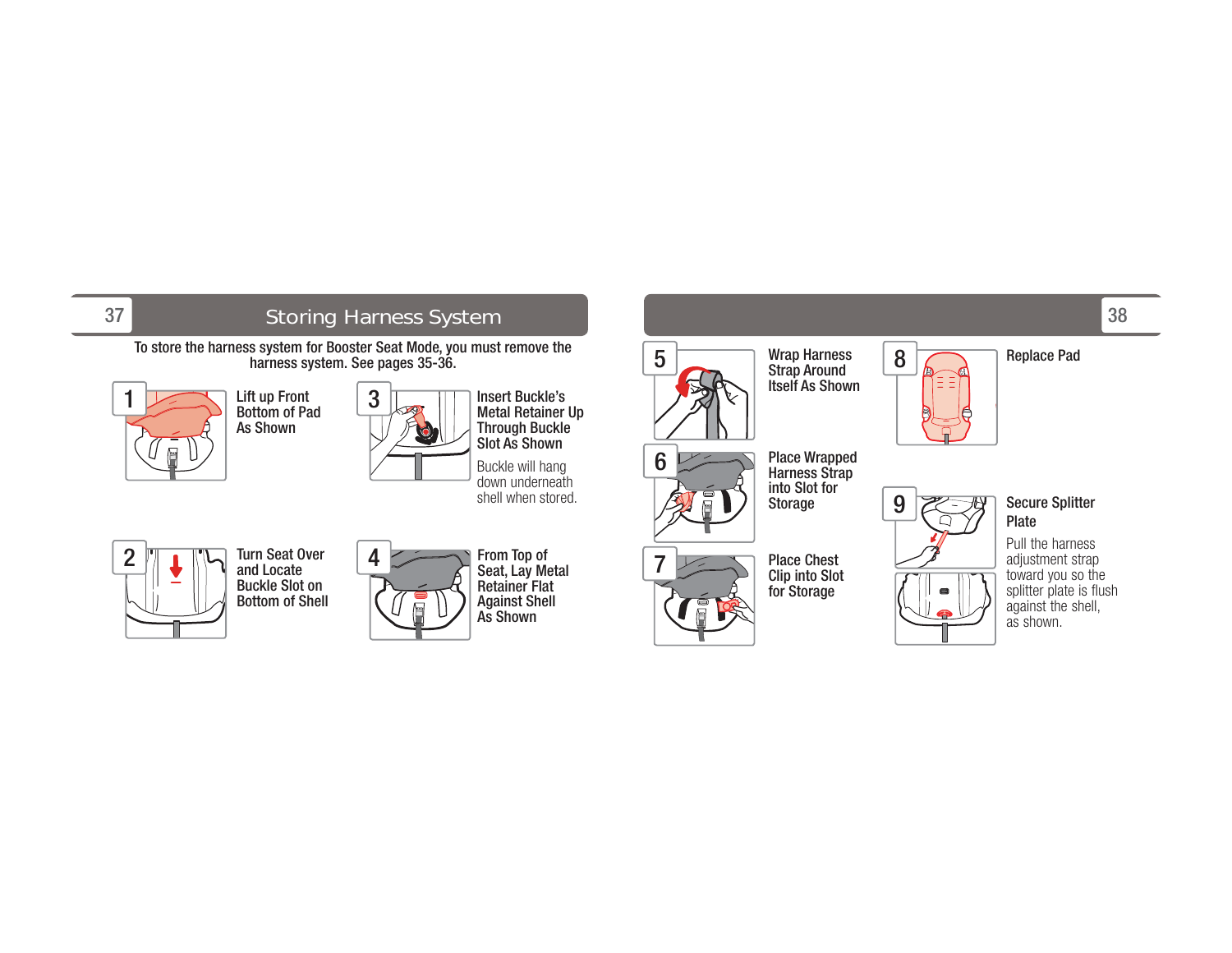# $\bigotimes$  Booster Seat Child Fit



## Head Position

Tops of the child's ears should never be above the top of the booster seat's headrest.



# headrest.

## Shoulder Belt Position

The shoulder belt should lay snugly across the center of the child's shoulder and across the chest and not on their face or neck.

#### shoulder height: have them sit on the floor with their back flat against a wall. Then measure from the floor up to the top of their shoulder.



 $\bigcirc$ 

#### Lap Belt Position The lap belt should lay snugly across the child's hips and not on their stomach.

Max Seated Height In this booster seat, the maximum seated shoulder height is 19.5 in. (49.5 cm). To measure your child's seated

## 40 Lap/Shoulder Belt Use

Position Lap Belt on Child

Forward-Facing Flush Against Vehicle Seat Back

The lap belt should lay snugly across the child's upper thighs and not on the stomach.

The lap belt **must** go under both armrests. The shoulder belt must only go under the armrest on the buckle

side as shown.

2

1



Buckle Vehicle Belt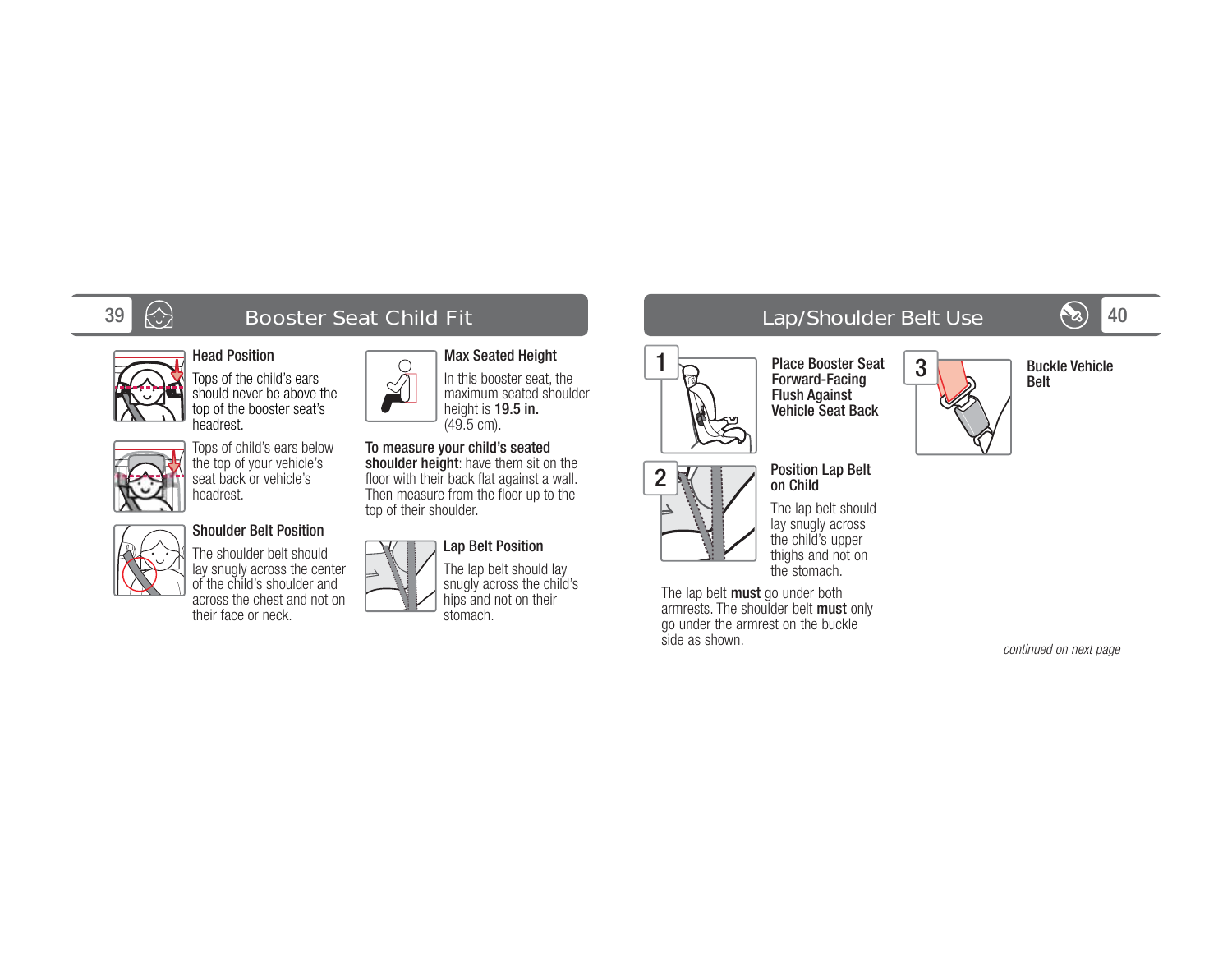



## Position Shoulder Belt on Child

Pull up on shoulder belt to tighten.

The shoulder belt should lay snugly across the center of your child's shoulders and across the chest and not on the face or neck.



To help position the shoulder belt, you may need to secure the shoulder belt in one of the notches in the shoulder

belt-positioning guides.

NOTE: Use the shoulder belt positioning guide only if necessary to correctly position the shoulder belt on the child. Check periodically to ensure your child has not moved out of position and loosened the shoulder belt.

42 Removing Seat Pad for Cleaning

You must remove the harness system to remove the pad from the shell.

See pages 35-36. Release Elastic Straps From Tabs on Back of Shell



Remove Pad

Pull the pad off the bottom of the car seat and remove the pad.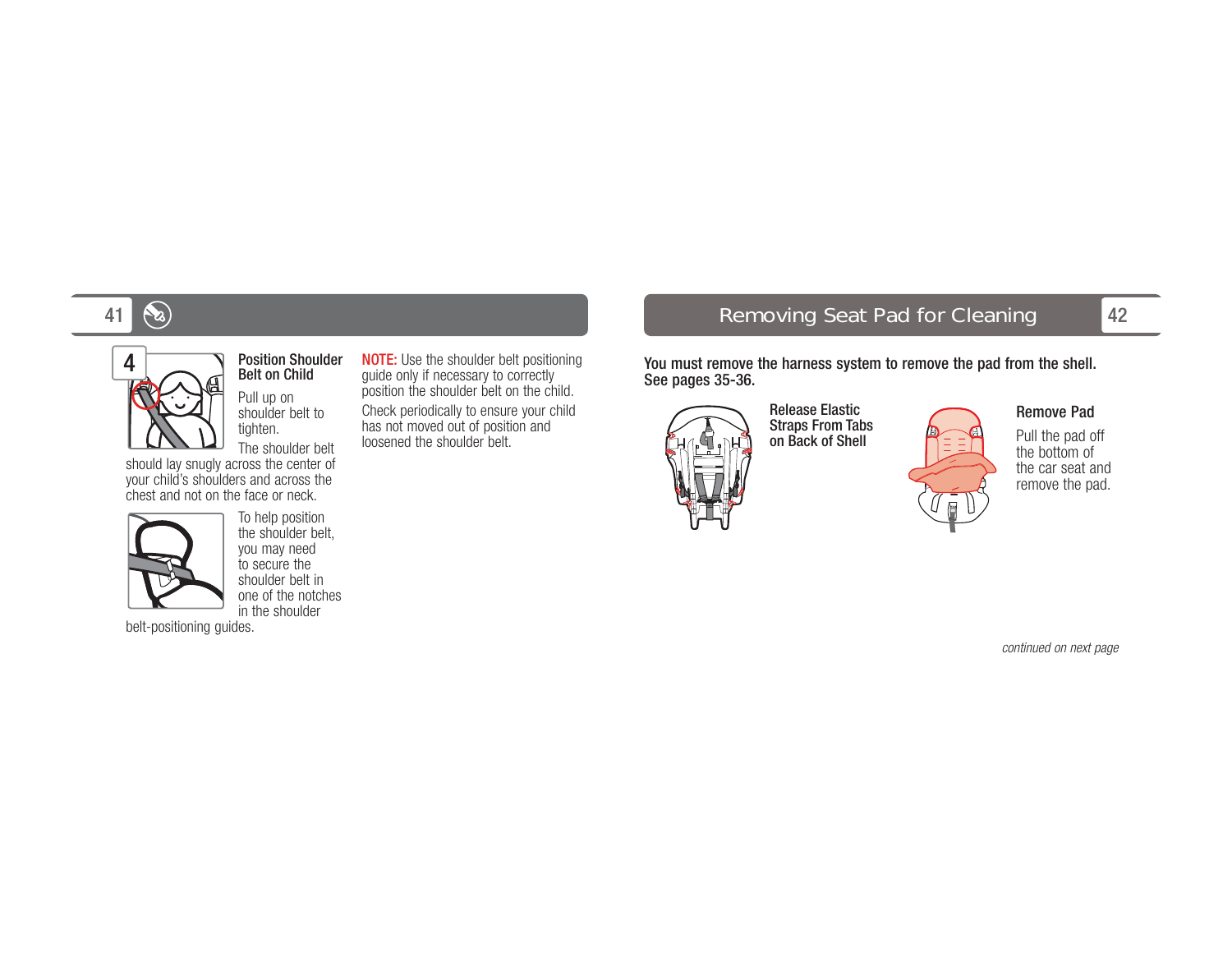#### Cleaning Pad

Machine wash separately with cold water on a gentle cycle. Do not use bleach. Tumble dry separately for 10-12 minutes on low heat. Remove immediately.

#### Cleaning Harness Straps

#### Check the harness straps often for any wear or damage.

Spot clean using warm sudsy water and damp cloth. Spilled food and liquids on the child restraint may result in mold or bacterial growth over time. These spills could also attract insects or rodents.

#### Replace Pad

Starting from bottom of car seat, slip pad on shell. Pull harness adjustment strap through pad. Wrap pad around the top of shell. Attach all of the elastic straps. Install harness system, see pages 44-47.

Do not use child restraint without the seat pad or with damaged harness straps. Failure to do this can result in serious injury or death.



 Metal Retainer into SlotThe buckle **must** face



Pull up on the buckle to make sure it is secured.

The buckle mustnot pull out.

Check Buckle



Pull Metal Retainer **Completely** Through Pad and Shell



Rethread Harness Strap With the sewn end of the harness strap loop facing the buckle, thread

the harness strap down through the hip harness slot.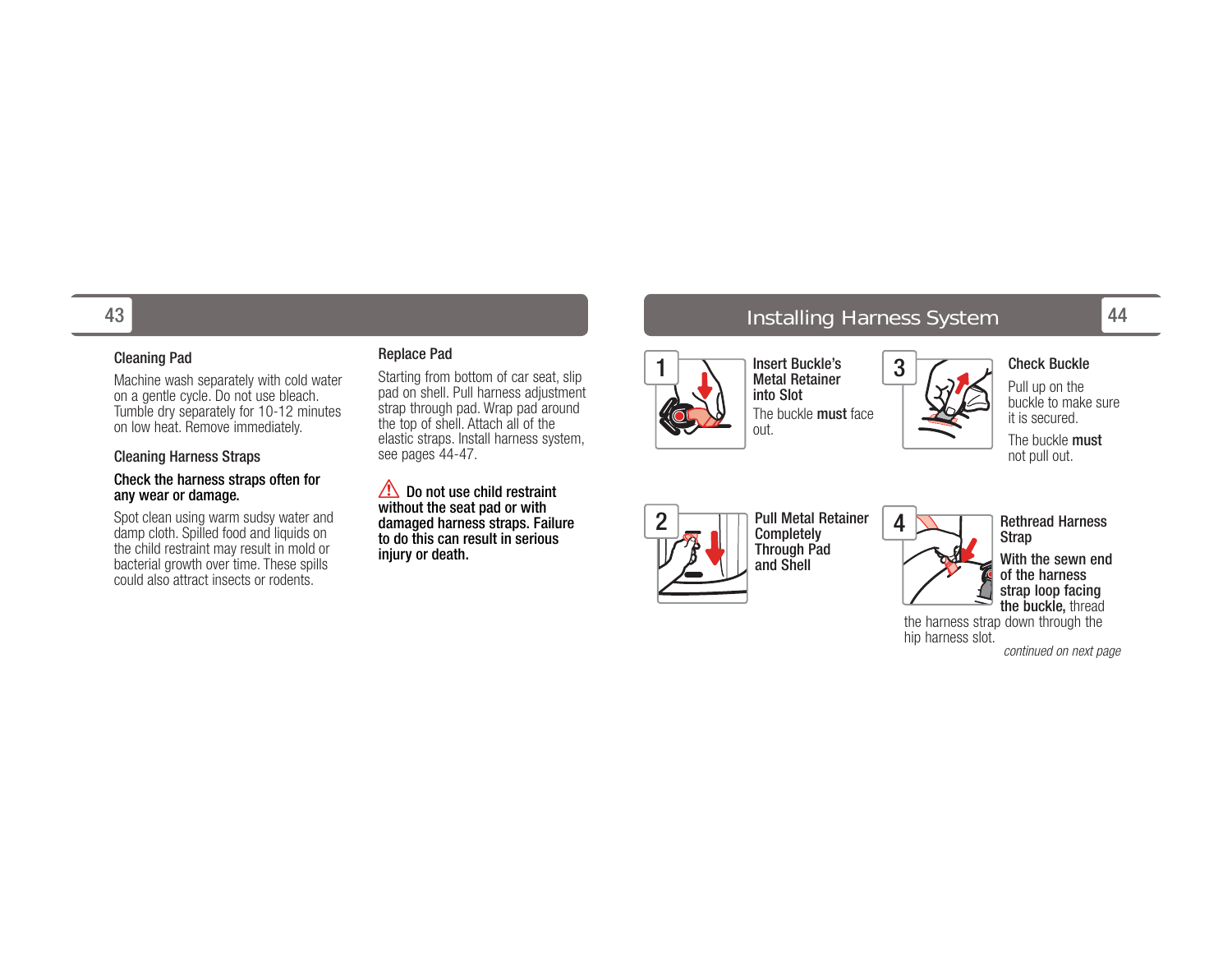#### 45 $5$  , the contract of the contract of the contract of the contract of the contract of the contract of  $46$



Pull Harness Strap Across Bottom of ShellThe harness strap

must lie in front of the harness

 adjustment strap as shown. Push the harness strap up through other the hip harness slot.



#### Make Harness Strap Even

The sewn ends of harness strap loops **must** face each other.



7

Thread Harness Straps Into Correct Shoulder Harness Slots For Your Child

For Forward-Facing



Thread Buckle and Chest Clip The harness strap ends go through the **back** of the buckle

 tongues and through the chest clip front to back as shown.

Shownthe harness strap loops must face towards you. harness strap or the harness adjustment strap. **sewn end**

9

Make sure the harness strap loops are fitted completely on both sides of the splitter plate.

Attach Harness Strap Loops to Splitter Plate As

The sewn ends of

**Do not** twist the

Check your child's fit often.

To learn how to check harness tightness, see pages 29-32.

Check the harness straps often for any wear or damage.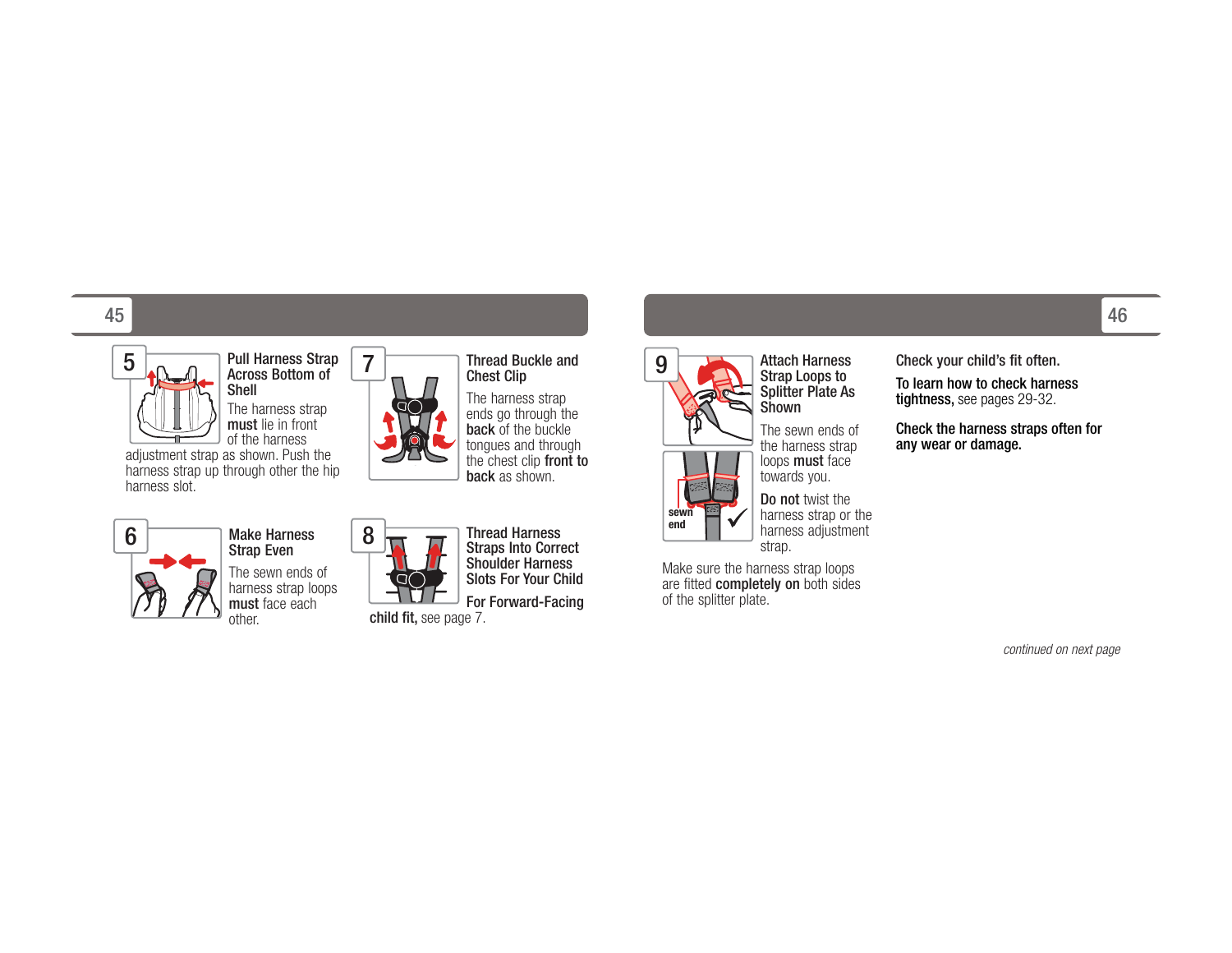

Failure to place harness adjustment strap behind the harness strap as shown can result in serious injury or death.

Do not use a child restraint with damaged harness straps.

Aircraft Information

This restraint is certified for aircraft use when used with the internal harness.

This restraint is not certified for aircraft use when used as a booster seat because aircraft seats do not have shoulder belts.

Install the child restraint in a window seat to avoid blocking the aisle. If the aircraft lap belt is too short, ask the flight attendant for a belt extender.

Use only on forward facing aircraft seats. Contact the airline for their specific policies.

Some airlines may ask to see a label stating that this child restraint is certified for aircraft use.



There is an airplane certification label located on the side of this child restraint as shown.

48

Store the lower anchor belt and tether strap when installing with aircraft belts.



Forward Facing Aircraft Installation

Follow the steps on pages 22-24, skipping the tether strap steps.

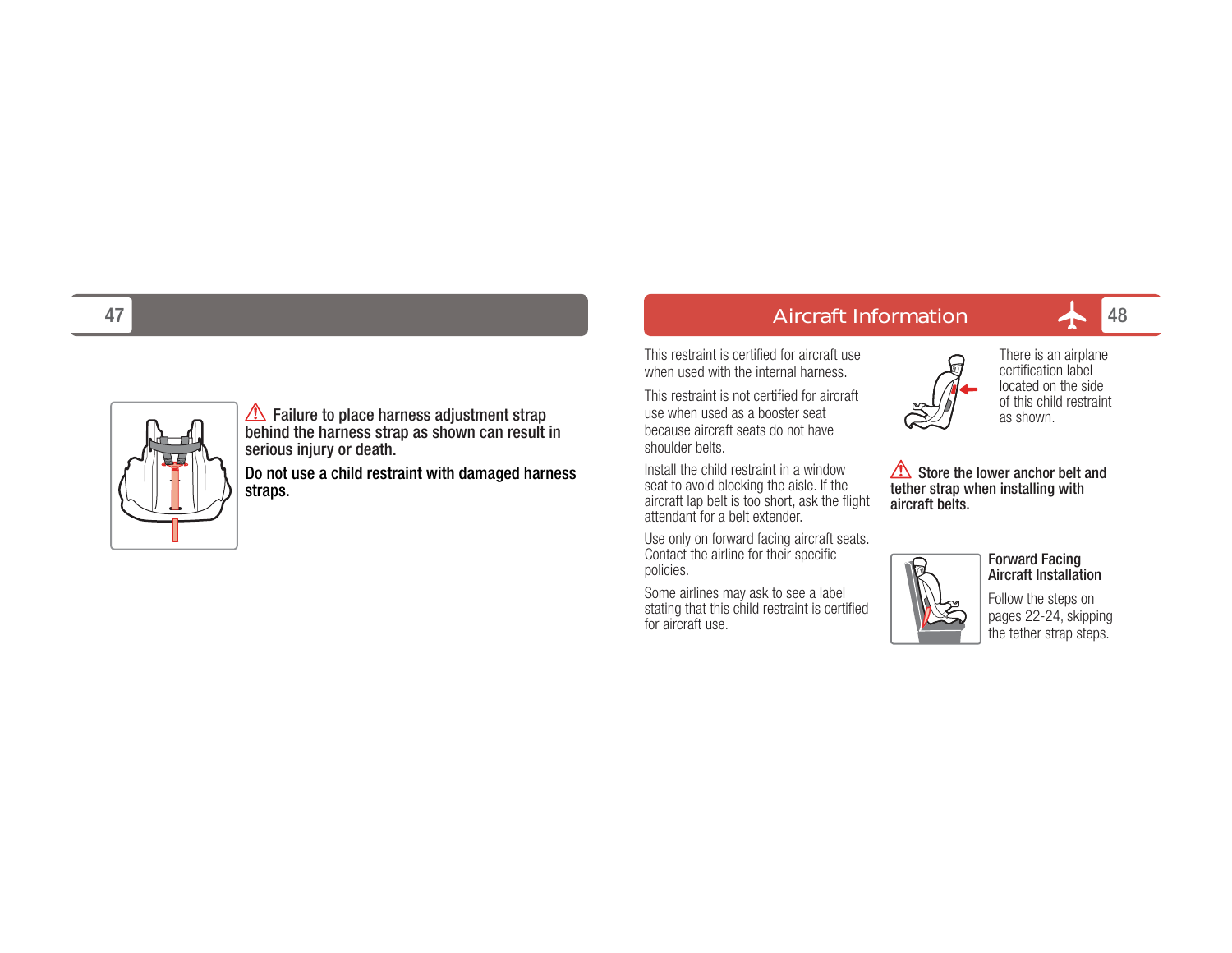#### 49Replacement and Expiration of Car Seat 50 Seat 50 Seat 50 Seat 50 Seat 50 Seat 50 Seat 50 Seat 50 Seat 50 Seat

#### Do not risk your child's safety.

To keep your child as safe as possible, Dorel Juvenile Group strongly recommends replacing the car seat even after a minor crash; even if it was not occupied at the time.

#### Replacement After a Minor Crash

The National Highway Traffic Safety Administration states that for a crash to be considered minor **ALL of the following must be true:** 

- Vehicle able to drive away from the crash site; AND
- Vehicle door nearest the car seat was not damaged; AND
- No passengers were injured; AND
- Airbags did not deploy; **AND**
- There is no visible damage to the car seat.

If the crash your car seat was involved in meets ALL the criteria, you may not need to replace the car seat.

If one or more of these criteria are not true or if you are uncertain of any of your answers, replace the car seat immediately.

#### Replacement After a Moderate to Severe Crash

You **must** replace this car seat if it has been in a moderate to severe car crash. This car seat is intended to protect a child in a single crash. During a crash, the car seat and all of its parts absorb crash energy which can deform or weaken it. Damage is not always visible. A damaged car seat must be replaced immediately.



#### Expiration

On the side of the child restraint there is a date of manufacture label as shown. Do not use this child restraint more than 10 years after the date of manufacture.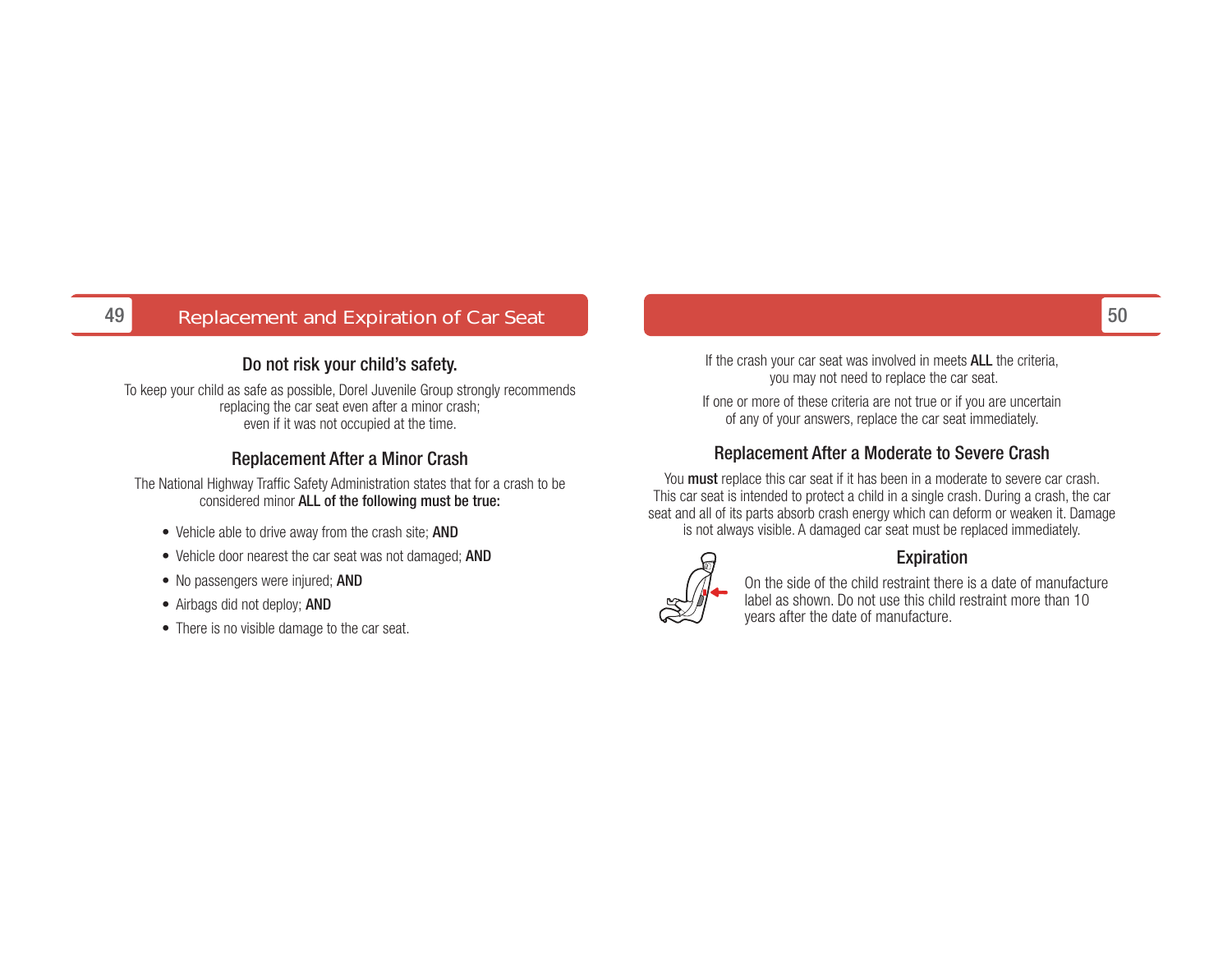#### **A** Child Restraint Use e and the state of the state of the state of the state of the state of the state of the state  $\sim$  52

Never take your child out of the child restraint while the vehicle is moving.

Never leave child unattended.

Placing your child in a hot child restraint may result in burns.

Do not use a child restraint with damaged or missing parts.

Do not use a child restraint with cut, frayed or damaged harnesses.

Do not substitute parts or try to modify the child restraint in any way. Do not lubricate buckles and fasteners.

Do not use any child restraint accessory except those approved by Dorel Juvenile Group.

Never allow any child to play with this child restraint; it is not a toy.

Do not remove or cover up any of the warning labels or other labels on the child restraint.

This child restraint has been certified for use in passenger vehicles. Do not use in a boat, on a motorcycle or in a cargo van or bus where there are no seat belts or tether anchors.

Read all instructions for additional warnings.

#### Installation in Vehicle

Check the vehicle belt or UAS belt before each use. Use only if the belt is tightened properly and locked securely in place.

This child restraint should be securely belted in the vehicle even when not in use. In a crash or sudden stop, an unsecured child restraint could injure occupants.

#### Vehicle Seating Position



Never place a child rear-facing in a seating position with an active frontal air bag.

Check the vehicle owner's manual for more information about air bag/child restraint use.



Use the child restraint only on vehicle seats that face forward.



For vehicles without a back seat, refer to your vehicle owner's manual.



Children are safer when properly restrained in rear

seating positions than in the front seating positions.

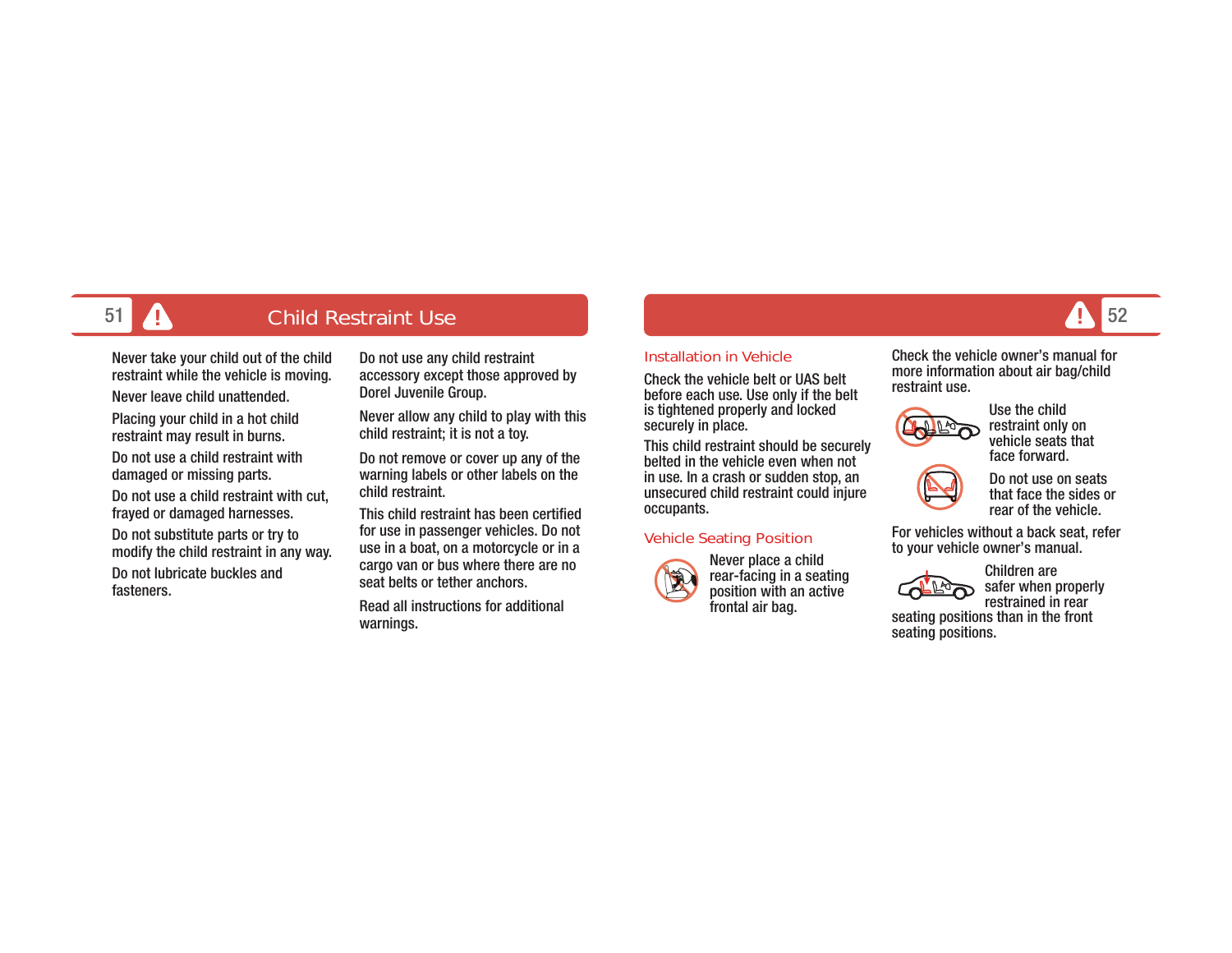

According to accident statistics, children in rear seating positions are statistically safer, whether you have air bags, advanced air bags, or no air bags at all.

If you are not sure where to place the child restraint in your vehicle: consult your vehicle owner's manual; contact Dorel Juvenile Group Consumer Care Department; or visit your local Child Passenger Inspection Station.

#### To avoid your child being seriously burned, take the following precautions:

1. Park in the shade or where sun does not directly hit the child restraint.

2. Cover the child restraint with a sheet or blanket when not in use.

3. Check for hot seat and buckles before placing child in child restraint.

To help protect your vehicle seat's upholstery from damage, use a single layer towel underneath and behind child restraint.

## 3 Registration and Safety Notices <mark>54</mark>

Please complete the postage-paid registration card that came with your child restraint, and send it to us. Child restraints could be recalled for safety reasons. You must register this restraint to be reached in a recall. Send your name, address, e-mail address if available and the restraint's model number and manufacturing date to:

Dorel Juvenile Group, Inc. Consumer Care Department PO Box 2609, Columbus, IN 47202-2609

or call 1-800-544-1108 or register online at www.djgusa.com/registration/carseat/us.

For recall information, call the U.S. Government's Vehicle Safety Hotline at 1-888-327-4236 (TTY: 1-800-424-9153), or go to www.NHTSA.gov.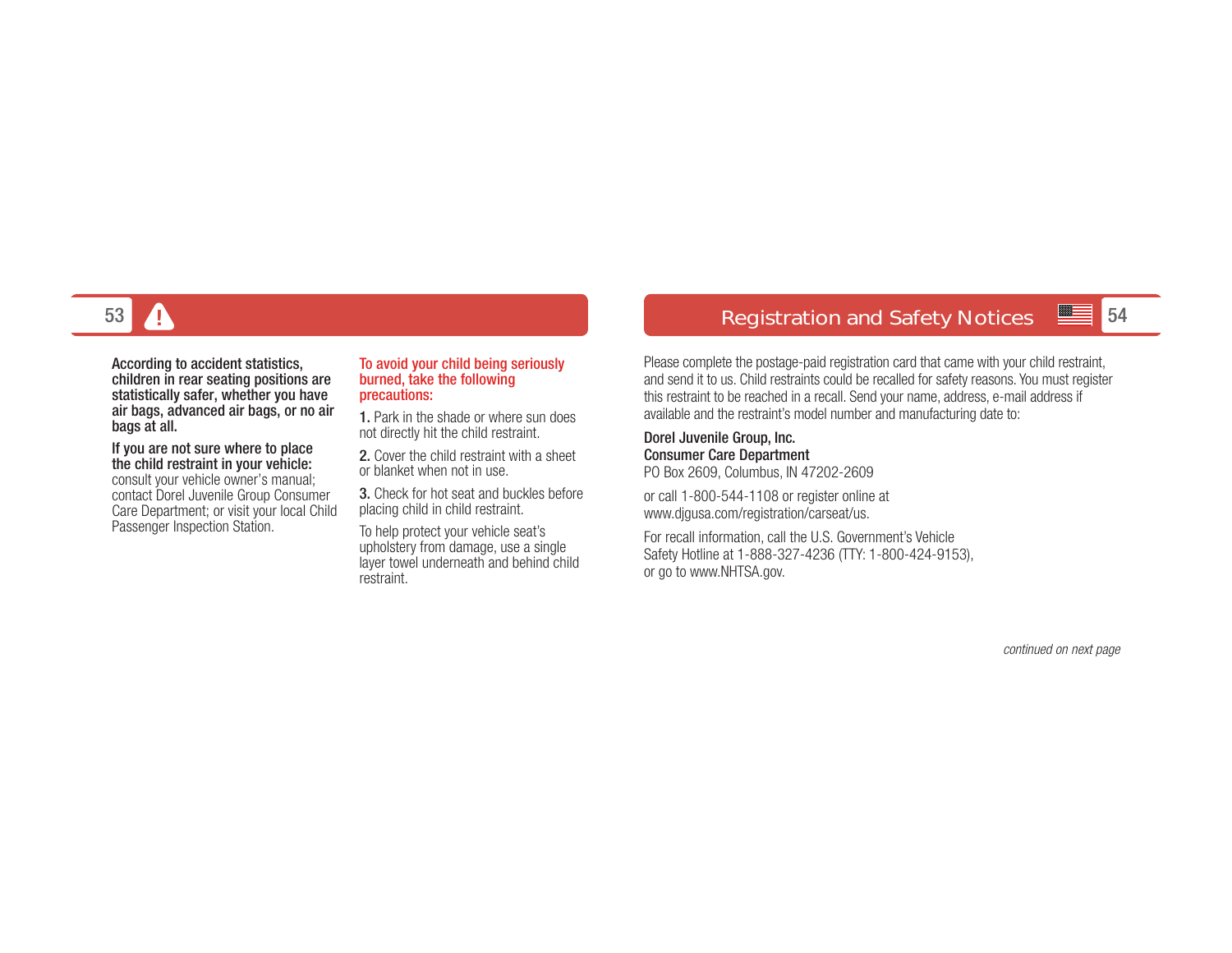

Example of model number, line code and manufacture date.

If you don't have the card or if your address changes, you will find the model number, manufacture date, and line code on the label located on side of shell.

## 56 Troubleshooting

#### 1. If the child restraint buckle or harness release lever sticks or you cannot get the straps tight enough around child:

DO NOT LUBRICATE. Check around lever and retractor for dropped food, sticky spilled drinks, dirt, leaves, etc. Clean with warm water and/or remove object with tweezers. If you cannot get the harness to adjust and remain tight with the buckle securely locked, do not use the child restraint.

#### 2. If your harness twists:

Straighten the harness each time you put your child in the child restraint to help prevent twisting. Lock the buckle and tighten harness and it will be ready for next use.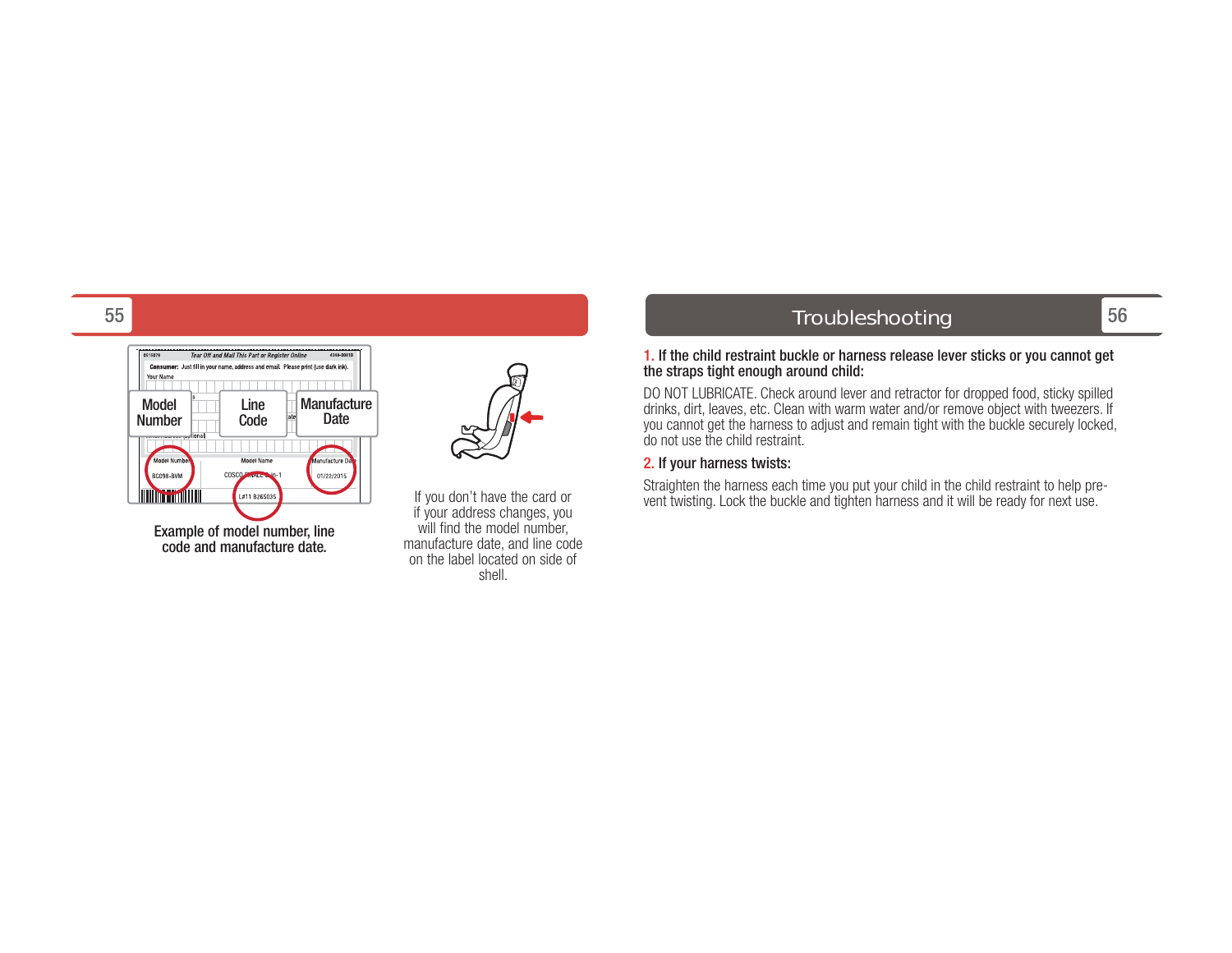## 7 | The Communication of the Warranty Communication of the Communication of the Communication of the State of t

Dorel Juvenile Group, Inc. (DJG) warrants this product to the original retail purchaser as follows:

This product is warranted against defective materials or workmanship for one year from the date of original purchase. An original receipt is required to validate your warranty. DJG will, at its option, provide replacement parts or replace this product. DJG reserves the right to substitute if the part or model has been discontinued.

To make a claim under this warranty, please contact our Consumer Care Department by phone: 1-800-544-1108; text: 1-812-652-2525; or chat with us: www.safety1st. com. Our hours of operation are from 8:00 a.m. to 6:00 p.m. EST Monday through Thursday and from 8:00 a.m. to 4:30 p.m. on Friday.

Proof of purchase is required and shipping charges are the responsibility of the consumer.

Warranty Limitations: This warranty does not include damages which arise from misuse or abuse of this product.

Limitation of Damages: The warranty and remedies as set forth are exclusive and in lieu of all others, oral or written, expressed or implied. In no event will DJG or the dealer selling this product be liable to you for any damages, including incidental or consequential damages, arising out of the use or inability to use this product.

This warranty gives you specific legal rights, and you may have other rights, which vary from state to state. Neither DJG nor the dealer selling this product authorized any person to create for it any other warranty, obligation, or liability in connection with this product.

Limitation of warranties and other warranty terms and state law rights: Any implied warranties, including implied warranties of the merchantability and fitness for a particular purpose, shall be limited to the duration and terms of the express written warranty.

Some states do not allow limitations as to how long an implied warranty lasts or the exclusion or limitation of incidental or consequential damages, so the above limitations may not apply to you. This warranty gives you specific legal rights, and you may have other rights, which vary from state to state. Neither DJG nor the dealer selling this product authorized any person to create for it any other warranty, obligation, or liability in connection with this product.